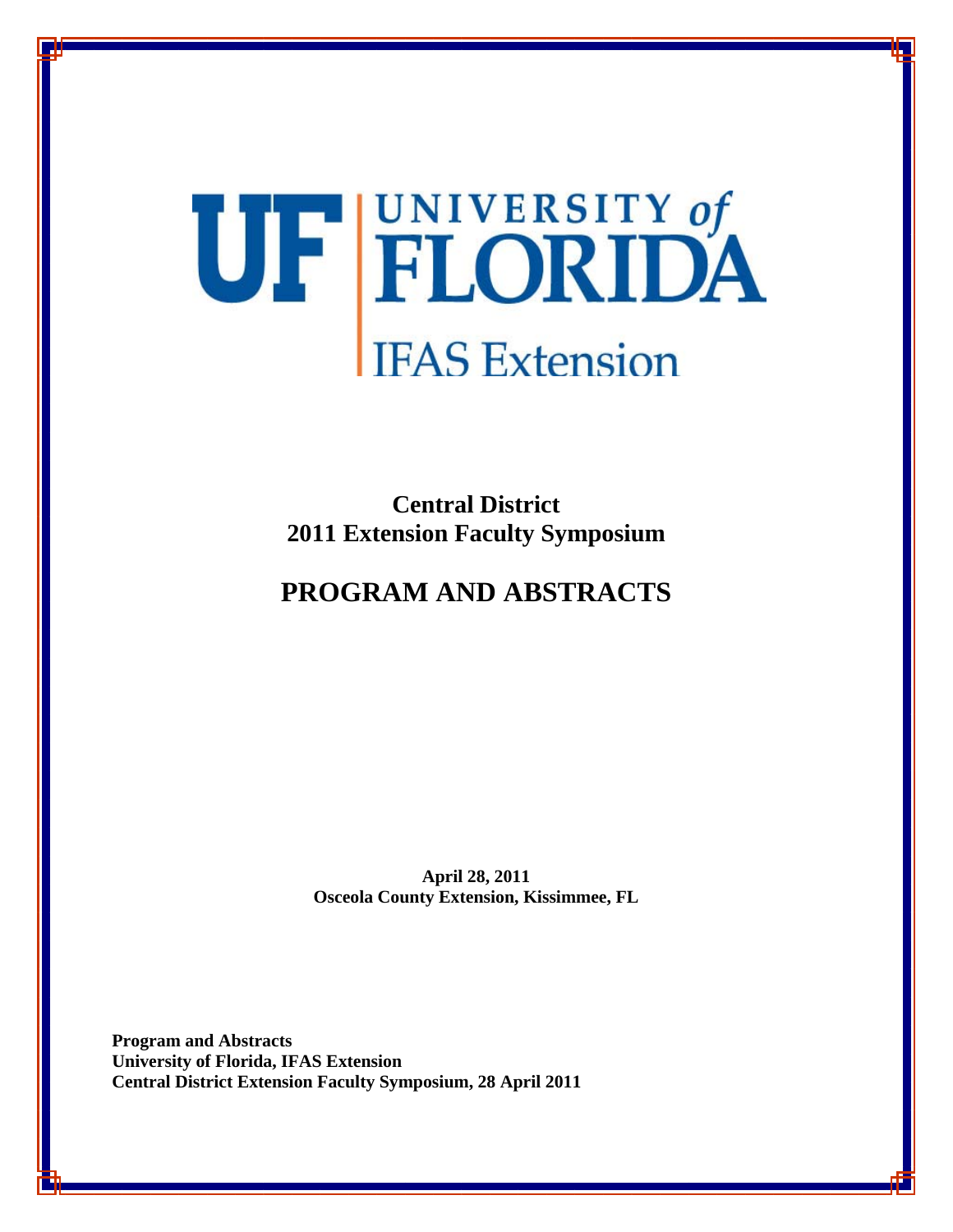

# **UF/IFAS EXTENSION**

2011 CENTRAL DISTRICT EXTENSION FACULTY SYMPOSIUM **APRIL 28, 2011** 

Osceola County Extension, Kissimmee, FL 34744

## **PROGRAM**

- **9:30 A.M. Registration and Coffee**
- **10:00 A. M. Welcome, Mary Beth Salisbury, Tim Momol, Joan Dusky**
- **10:30 A.M. Welcome and IFAS Update, Jack Payne (by Polycom)**
- **10:40 A.M. Market Maker, Rohil Shah and Al Wysocki**
- **11:00 A.M. Shared Governance, Richard Tyson**
- **11:30 A.M. Extension LRP Update, Millie Ferrer-Chancy (by Polycom)**
- **11:45 A.M. Lunch**

# **Moderator of the Poster Session, Karen Miliffe**

- **12:15 P.M. Poster Session, Senior Author(s) will be present at their posters**
- **1:00 P.M. IST Discussion, Tim Momol and 2 volunteered faculty to moderate and take notes.**
- **1:30 P.M. Balancing Work and Family, Susanna Smith and Heidi Radunovich**
- **3:00 P.M. Wrap up, Mary Beth Salisbury and Tim Momol**

# **Organizing Committee**

**The Osceola County Extension Faculty and Support Team** 

# **Technical Support**

# **Derek Kaiser – County Sr. Maintenance Worker**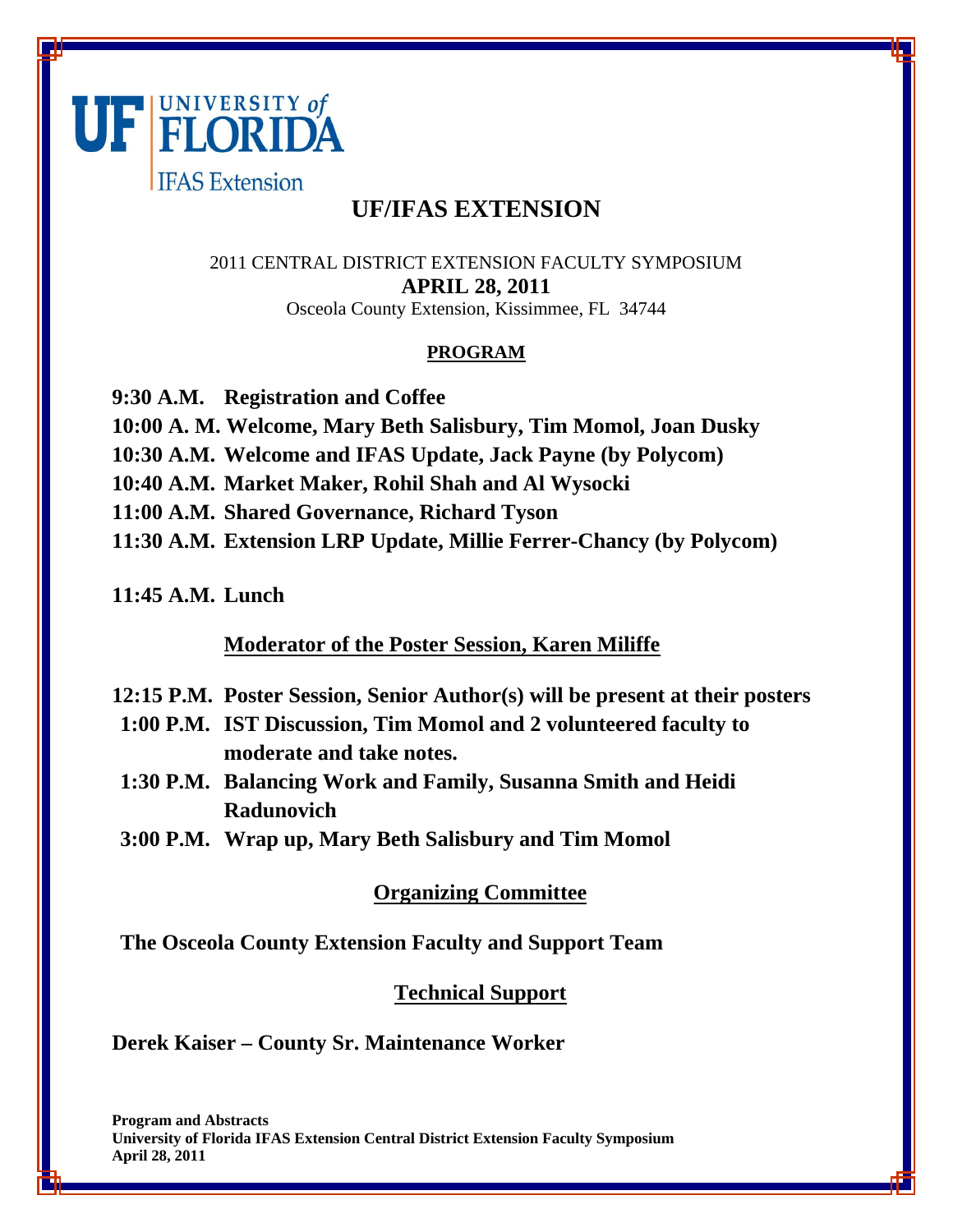**Poster #1 OUTDOOR ADVENTURE CAMP.** H. Abeels, V. Spero-Swingle, E.Shephard, and G. Koerner. UF/IFAS Brevard County Extension, 3695 Lake Drive, Cocoa, FL 32926.

4-H day camps help develop life skills in youth through experiential learning and various educational activities. The Outdoor Adventure Camp (OA) was created in order to reach older youth that have outgrown other 4-H camps offered in Brevard County. The OA camp uses hands-on, experiential learning with lectures, field trips, indoor, and outdoor activities, as well as food preparation to teach about the environment and nature. Adventures such as seining, archery, fishing, canoeing, and outdoor cooking help address "Nature Deficit Disorder" in youth. Three program areas (4-H youth development, marine, and family and consumer sciences) were utilized during camp as well as partnerships with Brevard County Environmentally Endangered Lands (EELS) Program, Florida Institute of Technology (FIT) InSTEP program, and The Nature Conservancy (TNC) in order to enhance youth learning and promote knowledge gain with various activities. Activities included daily preparation of healthy food, gopher tortoise program offered by EELS, GPS and archery, papermaking, canoeing, seining and fishing, fish prints and dissection, bottle-rocket launching, oyster-mat making program offered by TNC, owl pellet dissection, and weather program offered by FIT InSTEP Mobile SEAS Laboratory. Youth participated in and learned about various outdoor activities as well as worked on teambuilding skills while promoting and becoming stewards of the environment. The long range impact of the program includes creating a population of environmental stewards that can help in reducing the problem of nature deficit disorder and promote the outdoors.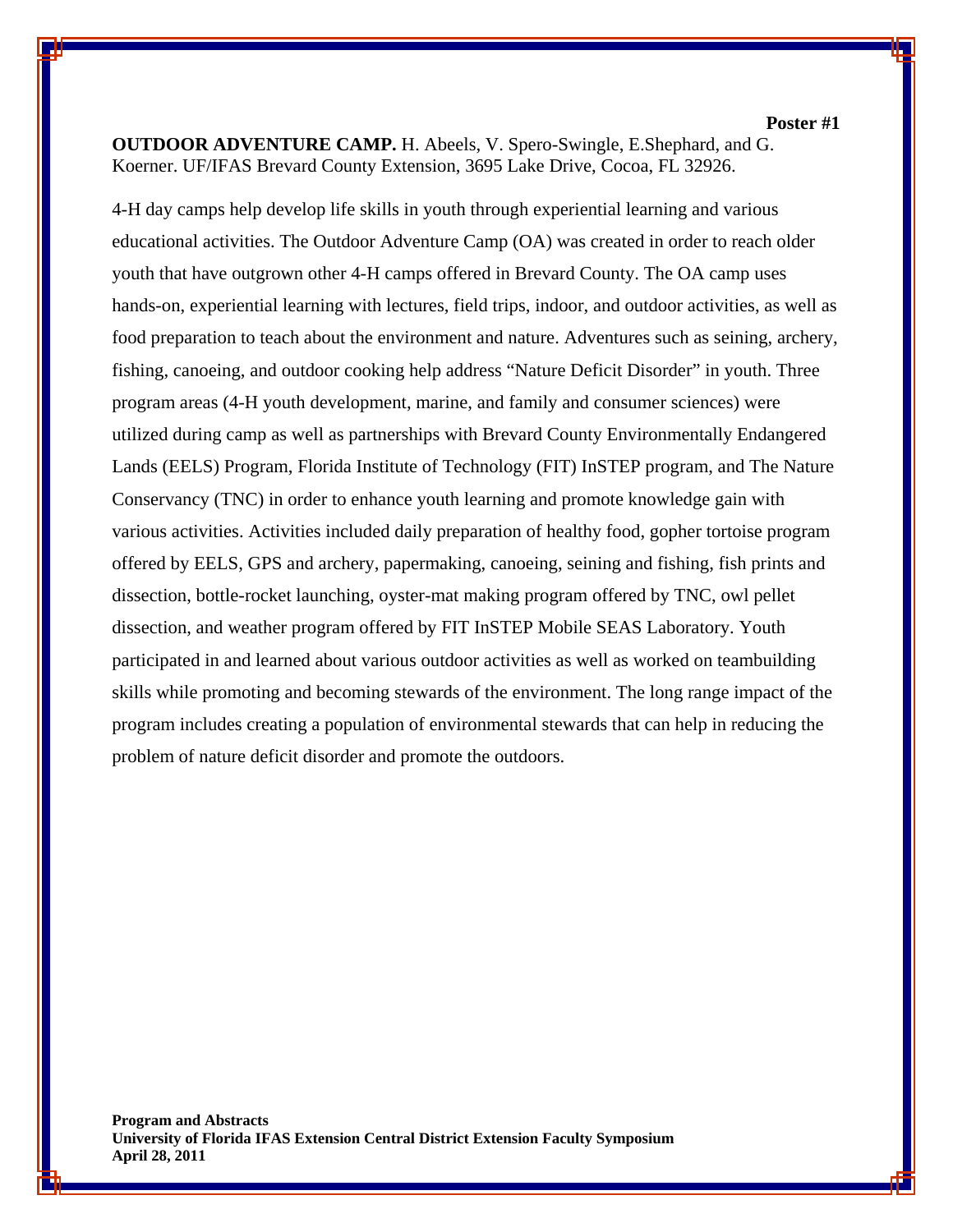**BUDDING GARDENER NUTRITIONAL CAMP**. V. Spero-Swingle, L. Seals, E. Shephard, M. Shoff, UF/IFAS/Brevard County Extension, 3695 Lake Drive, Cocoa, FL 32926

**Poster #2** 

Extension's mission is to provide research-based education to the public. By utilizing four program areas (4-H youth development, horticulture, family and consumer sciences, and food and nutrition), youth learning can be enhanced by promoting further knowledge gain and behavior change while hitting key target teaching areas. The Budding Gardener Nutritional Camp (BGN) does just that through hands-on, experiential learning experience that fuses lectures, experiments, art projects, recreation, and audio-visuals to teach plant biology, entomology, soil science, gardening, agriculture, nutrition, and eating healthy in order to address "Nature Deficit Disorder" and childhood obesity in youth. BGN lessons build upon each other and create a connection between everyday living for youth (e.g., what they eat, cooking) and environmentally responsible behaviors (e.g., gardening for themselves, becoming environmental stewards). Successes of the camp have been documented using pre and post tests, which allow us to determine both perceived and actual knowledge gains in the aforementioned subjects. Followup surveys show that youth share what they learn with their families, are more active in environmental and community clubs, are more conscientious of what they eat, try new foods, explore insects more, and garden at home more frequently. The long range impacts of the program include creating a healthier population of environmental stewards that have the ability to make wise decisions on food choices as well as environmental issues.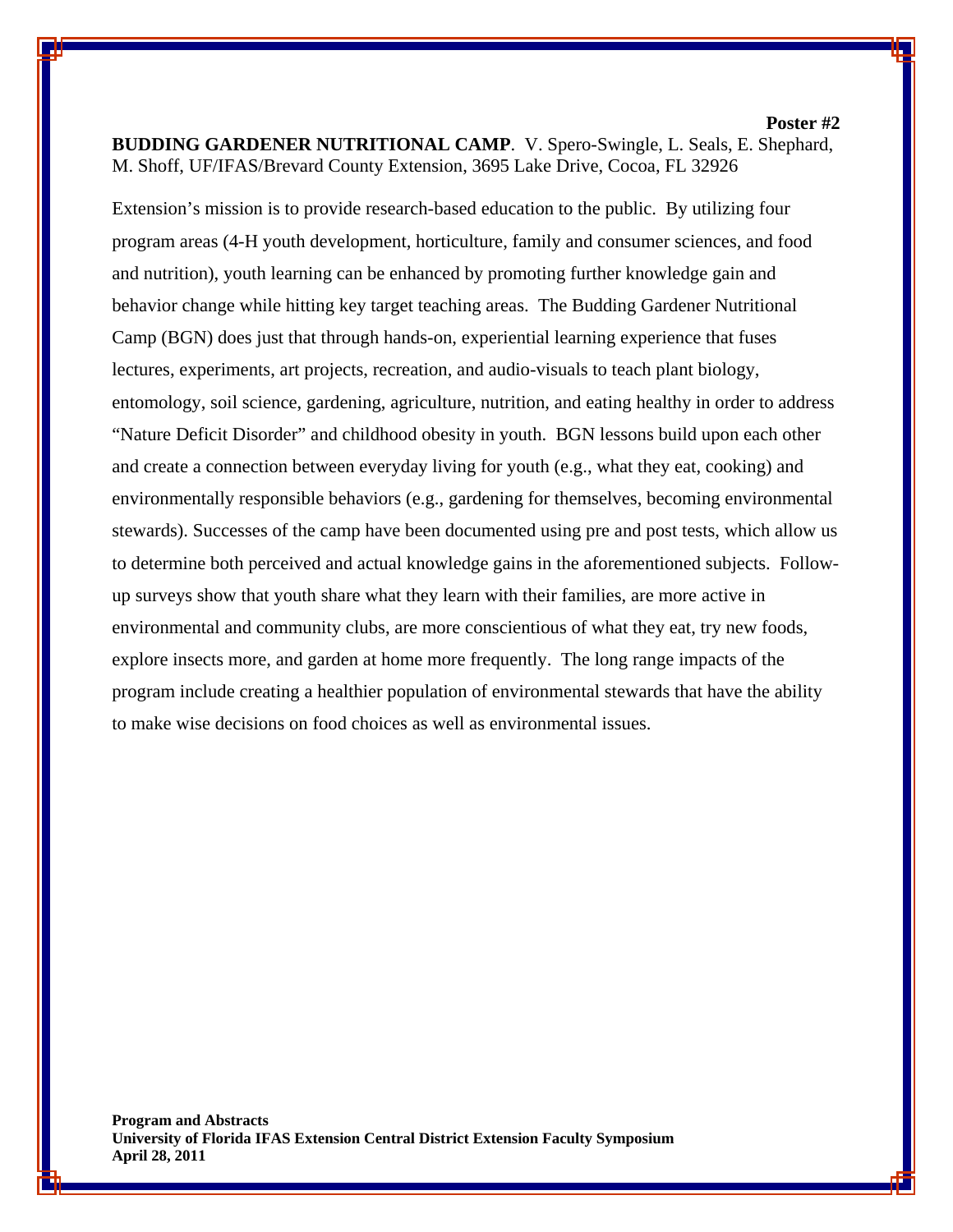**Poster #3** 

**GROWING HEALTHY KIDS IN SEMINOLE COUNTY.** Milch, G., McKenna, B., Michael, S., Powell, K., Griffin, L., Griffin, M., Seminole County Extension Services, 250 W County Home Road, Sanford, FL 32773.

Many of the youth living in the urban inner-city are surprised when they hear where their food comes from and how it is grown. For many, they believe that the supermarket is an endless supply of food. Many have no notion that the supermarket must purchase the food and that those foods are grown by farmers. Furthermore, many of these youth have little to no exposure to healthy eating habits and healthy lifestyles. The objectives of the 4-H Jr. Master Gardener's: Pizza Garden program was to; 1) Increase the knowledge of the youth about where their food comes from; 2) Increase the knowledge and skills needed for youth to grow and maintain a vegetable garden; 3) Expose the youth to healthy lifestyles through the My Pyramid and tastings. Planning for this program began with a meeting of Seminole County's Master Gardener volunteers, 4-H Agents, Florida Yards and Neighborhoods Program Agent, and the Food Nutrition Program Agent and Program Assistants. Each of these program areas would coordinate one aspect of the program including; FNP: the health education portion, FYN and Master Gardeners: the creation, planting, irrigation and maintence of the gardens, and 4-H: curriculum and finances. Through a Cumberland Farms grant of \$1,400, it was decided that two Title 1 Schools could be supported. Each school was given an 8x4 raised bed garden including a micro-irrigation system, constructed by the Master Gardeners. During the program, the gardens produced; green peppers, strawberries, tomatoes, radishes, chives, oregano and basil. During the course of the 16 week program, each school  $(3<sup>rd</sup>$  grade) met with the FYN Agent and Master Gardeners 10 times and the FNP Program Assistants 5 times. The final program was a pizza party where the students were able to make pizzas, as well as taste the vegetables from their gardens. A pre/post test evaluation tool was utilized in both schools. In comparing the results of the pre test to the post test, 100% (n=120) of the youth increased their knowledge and skills of garden maintenance as well as questions relating to the food pyramid. Interestingly, during one of the taste test the students were asked if they have ever eaten a tomato,  $35\%$  (n=6) said they had. One student said they had never seen a whole tomato. Follow up with the teachers have shown that many of the students are making healthier choices during lunch, as well a great interest in their school gardens. With the success of the first garden, both school have taken on

**Program and Abstracts University of Florida IFAS Extension Central District Extension Faculty Symposium April 28, 2011**  the maintenance of the gardens and are planning their spring gardens.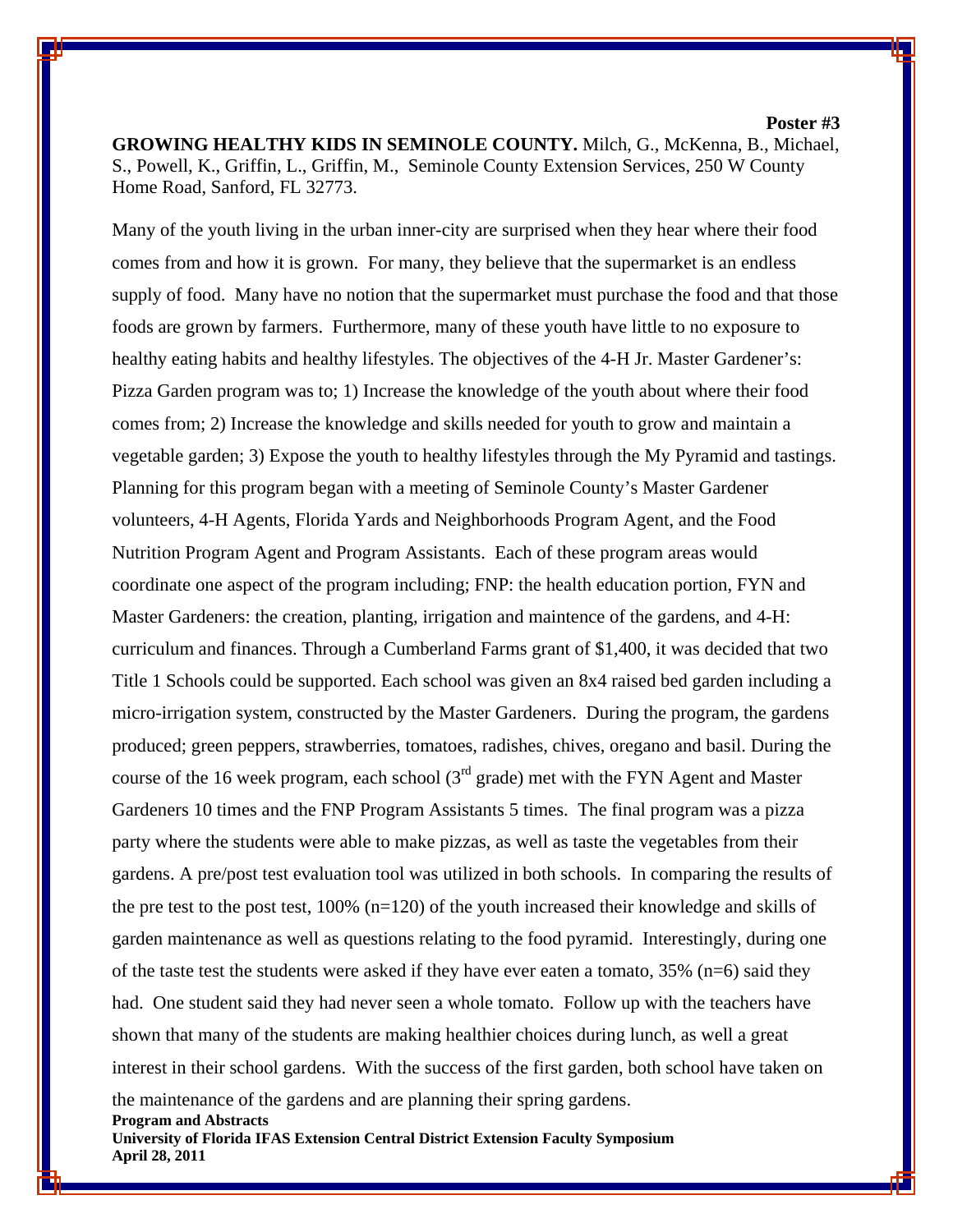**VOLUNTEER TRAINING AS A MEANS OF INCREASING 4-H CLUB EFFICACY**  T. Pehlke & R. Harris, UF/Orange County IFAS Extension, 6021 S. Conway Rd., Orlando, FL 32812

**Poster #4** 

Research by Fogarty et al. (2009) found that nearly 50% of the life skill development within 4-H clubs is tied to the contributions of an adult volunteer. Given the critical role that volunteers play, it is vital that opportunities are provided for their continued skill development. Research indicates that organizations that offer volunteer training opportunities have more committed volunteers and higher rates of retention (Van Winkle et al., 2002 & Anderson, 2005). *Objective***:**  To increase Orange County 4-H club efficacy, as measured through compliance with 4-H reporting criteria (chartering, affirmative action, and taxes), through mandatory volunteer training. *Method:* A total of 50 4-H club organization leaders completed a two hour training on youth development principles, 4-H policies and procedures, organizational leadership, and goal setting over a two year period (2009-2010). Training modules were adapted from the *4-H 101* curriculum developed through 4-H Military Partnerships. *Results:* Orange County 4-H clubs have made considerable progress in coming into compliance with federal chartering, affirmative action and tax reporting guidelines. 100% of Orange County 4-H clubs (n=23) were chartered in 2010-2011. This is a 67% increase from 2008-09  $(n=7)$ . Similar gains were identified in the area of affirmative action, with 100% of 4-H clubs (n=23) completing all necessary paperwork, as opposed to 28% in 2008-09 (n=6). Additionally, 78% of (n=18) 4-H clubs have received an EIN number from the IRS, up from 24% (n=5) in 2008-09. *Conclusions:* Volunteer training plays an important role in increasing the competence of 4-H club leaders. Through attending training programs 4-H volunteers learn new skills, network with other 4-H volunteers, and develop a closer relationship with Extension faculty.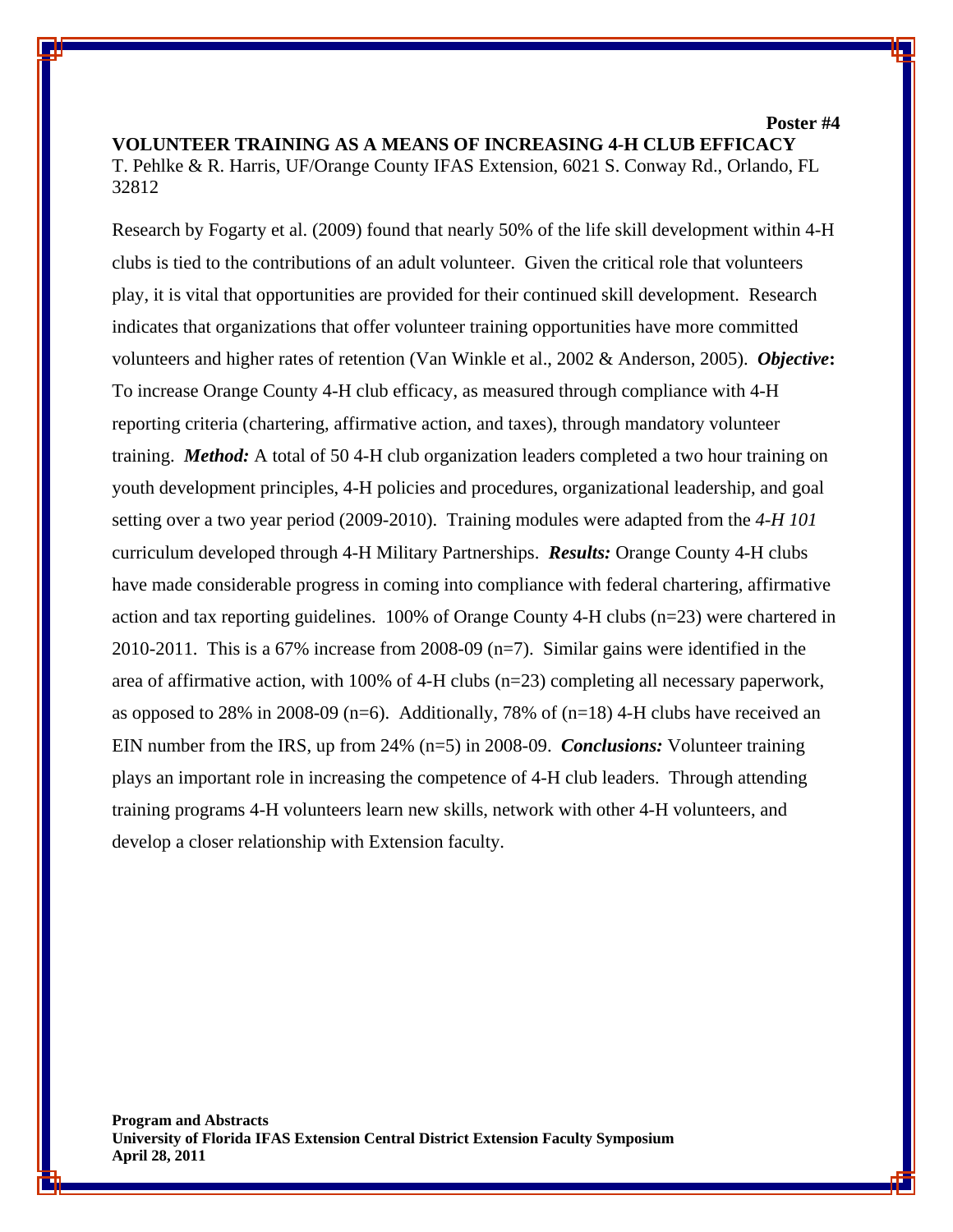## **4-H SENIOR PORTFOLIO TRAINING 101.** J. Hodges, K. Miliffe. 1951 Woodlea Rd Tavares, FL 32778.

**Poster #5** 

Numerous opportunities exist for Senior 4-H youth to earn national award trips and 4-H scholarships. However, without proper training youth are unlikely to complete a portfolio let alone receive a request for an interview. The primary objective of this program is to increase participation and awareness by educating and training at least 20 Senior 4-H members and volunteers about national 4-H trip awards and scholarships who attend a 4-H Senior portfolio training course. Furthermore, 50% of the Senior 4-H members who attend the training will submit a completed portfolio for state awards and recognition. In order to achieve the above mentioned objectives, the 4-H agents have developed and implemented a 3 hour hands on tutorial. As a result of participating in the tutorial, youth and volunteers will have gained a better understanding of the portfolio process and be more apt to continue participation. In addition, 4- H youth will gain pertinent life skills in resume writing, effective interview skills and improved written and oral communication skills. This life skill development will be evident based on the state scoring of the portfolio, resume and interview portions of the contest. Youth who have participated in the entire portfolio process, including the hands on tutorial, will gain vital work force skills which can lead to higher earning potential later in life (Lerner, 2008).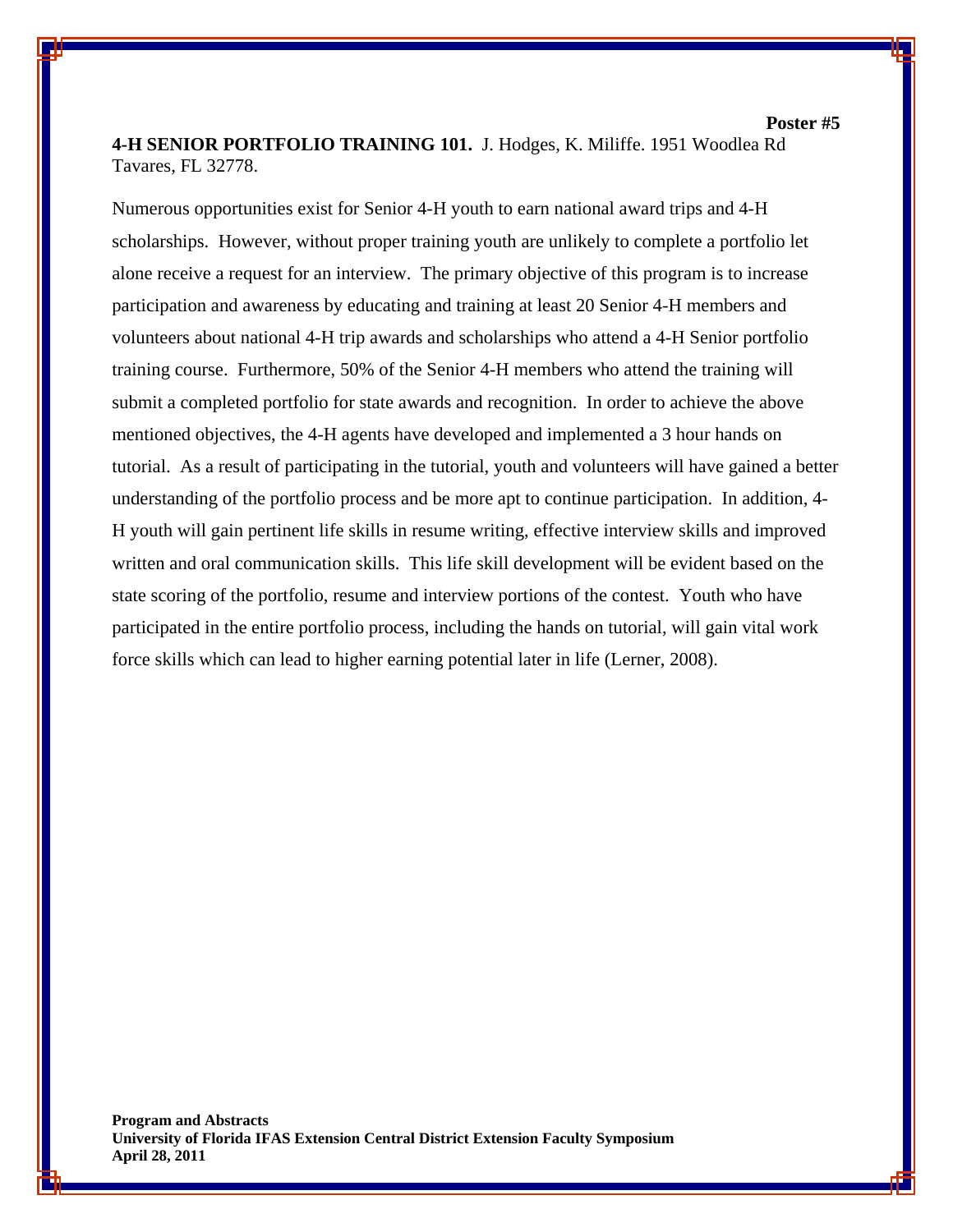**OSCEOLA COUNTY 4-H SPREADS IT'S WINGS: RECRUITING AND TRAINING DIVERSE VOLUNTEERS.** J. Sullivan and K. Miliffe. 1921 Kissimmee Valley Lane, Kissimmee, FL 34744.

**Poster #6** 

Historically the Osceola County 4-H program has been focused on agriculture and large animal projects. As the county demographics shift and agricultural land becomes developed land, a program need exists to maintain current 4-H programming, as well as expand into more urban and suburban areas of the county. Extension Agents in Osceola County wrote a Florida 4-H Foundation grant to design a pilot program to recruit new 4-H project leaders and volunteers, utilizing Project Butterfly WINGS curriculum. **Objectives**: (1) Increase the number of trained volunteers in the Butterfly WINGS curriculum; (2) Promote 4-H opportunities for youth to become involved in nature-based learning; (3) Increase 4-H participation among diverse urban/suburban youth. **Methods**: Instructors conducted three six-hour trainings and one outdoor field day for volunteers. Training was conducted via experiential learning and included information about Extension, 4-H, working with youth, Project Butterfly WINGS and butterfly gardening. **Results**: Twenty-four volunteers were trained. Nine are currently implementing Project Butterfly WINGS in a 4-H club setting and one new 4-H club started focusing on butterflies. Prior to the Project Butterfly WINGS volunteer trainings, two youth were enrolled in the project, currently, thirty-six youth are enrolled. Twenty-eight percent of youth participating in Project Butterfly WINGS are minorities, compared to twelve percent minority participation in overall 4-H youth enrollment. Four youth have planted butterfly gardens at their homes, one 4-H club planted a butterfly garden as a community service project at a local church, and multiple clubs reported that youth increased time outdoors through butterfly observation exercises. **Conclusion**: Project Butterfly WINGS can serve as a widely appealing, adaptable project for diverse urban or rural youth. As a result of the program, new volunteers were recruited and trained, and increased numbers of minority and urban youth are now participating in 4-H youth development opportunities.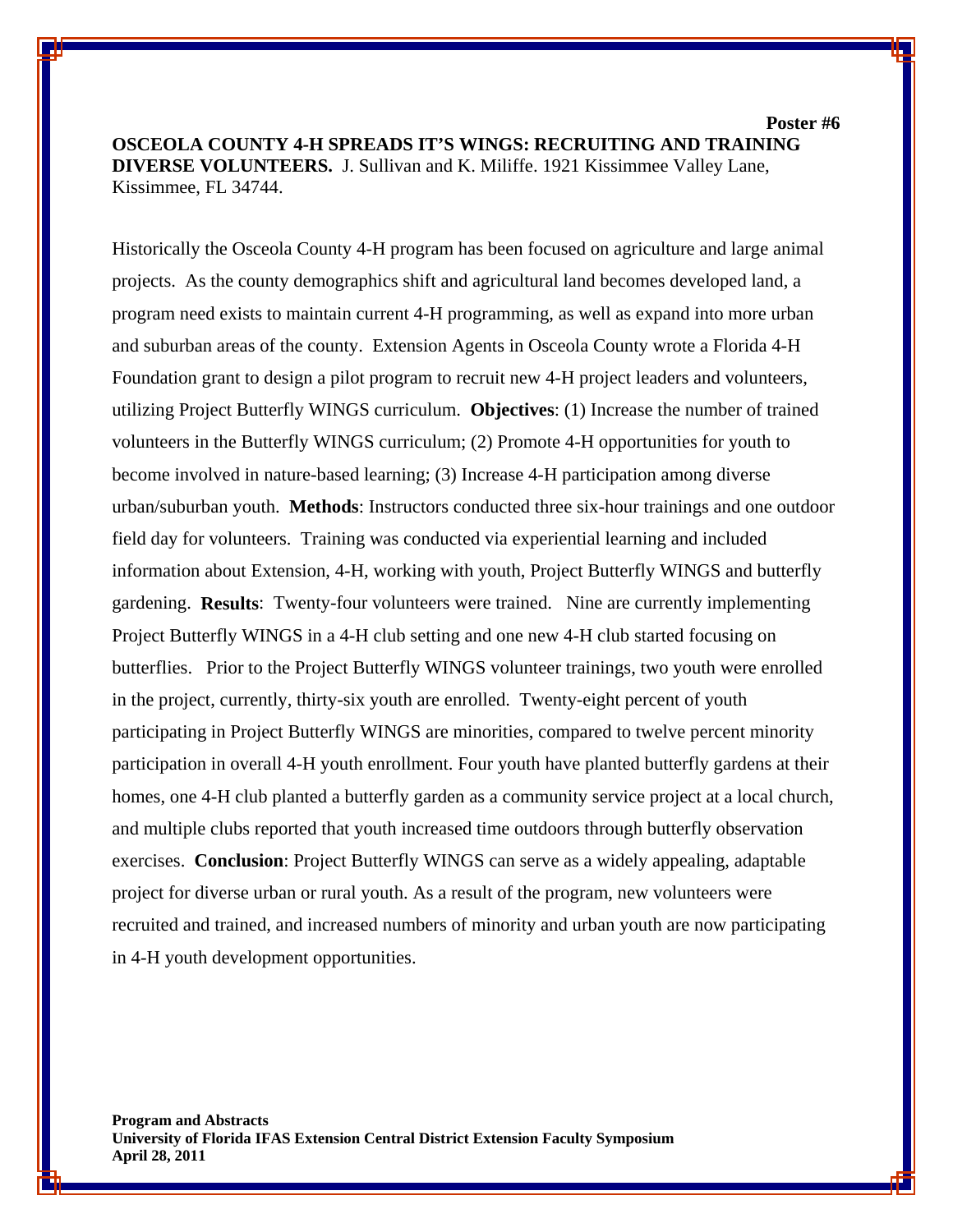**SEASON EARLINESS MAXIMIZES SOUTHERN HIGHBUSH BLUEBERRY NET RETURNS IN NORTHEAST FLORIDA. \***J. Breman, D. Dinkins, and J. Sewards. \*3125 Ag. Center Dr., St. Augustine, FL 32092-0572.

**Poster #7** 

Farmers need to diversify their cash crop mix in the Tri-county Agricultural Area (Flagler, Putnam, St. Johns). An introductory commercial blueberry workshop was presented at UF-IFAS Partnership at Hastings. A blueberry establishment budget was presented (1). Farmers at the workshop requested yield data from cultivars growing locally. Two commercial blueberry cultivars, 'Emerald' and 'Jewel', in their third year in the field, were selected. Harvests were scheduled at UF-IFAS Partnership at Hastings demonstration block May 13, 21, and 26 of 2010. Atlanta terminal market price/flat for Florida blueberries were used to calculate gross returns per acre by harvest date (2). Season total yields were higher for 'Emerald' than 'Jewel', 5,606 and 4,396 pounds per acre, respectively. Net returns per acre for each cultivar were calculated. Higher net returns per acre resulted from early 'Jewel' yields, of 2,178 compared to 'Emerald' yields of 1,452 pounds per acre on the May 13 harvest. The advantage of marketing early blueberries was shown by the rapid drop, in the 2010 season, from \$24.50 per flat on May 13 to \$15 per flat on May 21. There was a \$1,632 per acre greater net return from 'Jewel' blueberries in the 2010 growing season. This information was distributed to 760 farmers through the Tricounty Commercial Agriculture Newsletter. As a result of Extension education workshops and applied demonstration, UF-IFAS was able to answer farmer questions about local blueberry production yields during the growing season and potential returns per acre.

## **References:**

- 1) R. P. Muraro and J.G. Williamson. 2009. Blueberry establishment costs. 2009 Florida Ag Expo, UF/IFAS GCREC, Balm, Florida.
- 2) USDA Agricultural Marketing Service. 2009. Fruit and vegetable market news. [Online: verified 6 June 2010]. <http://www.marketnews.usda.gov/portal/fv>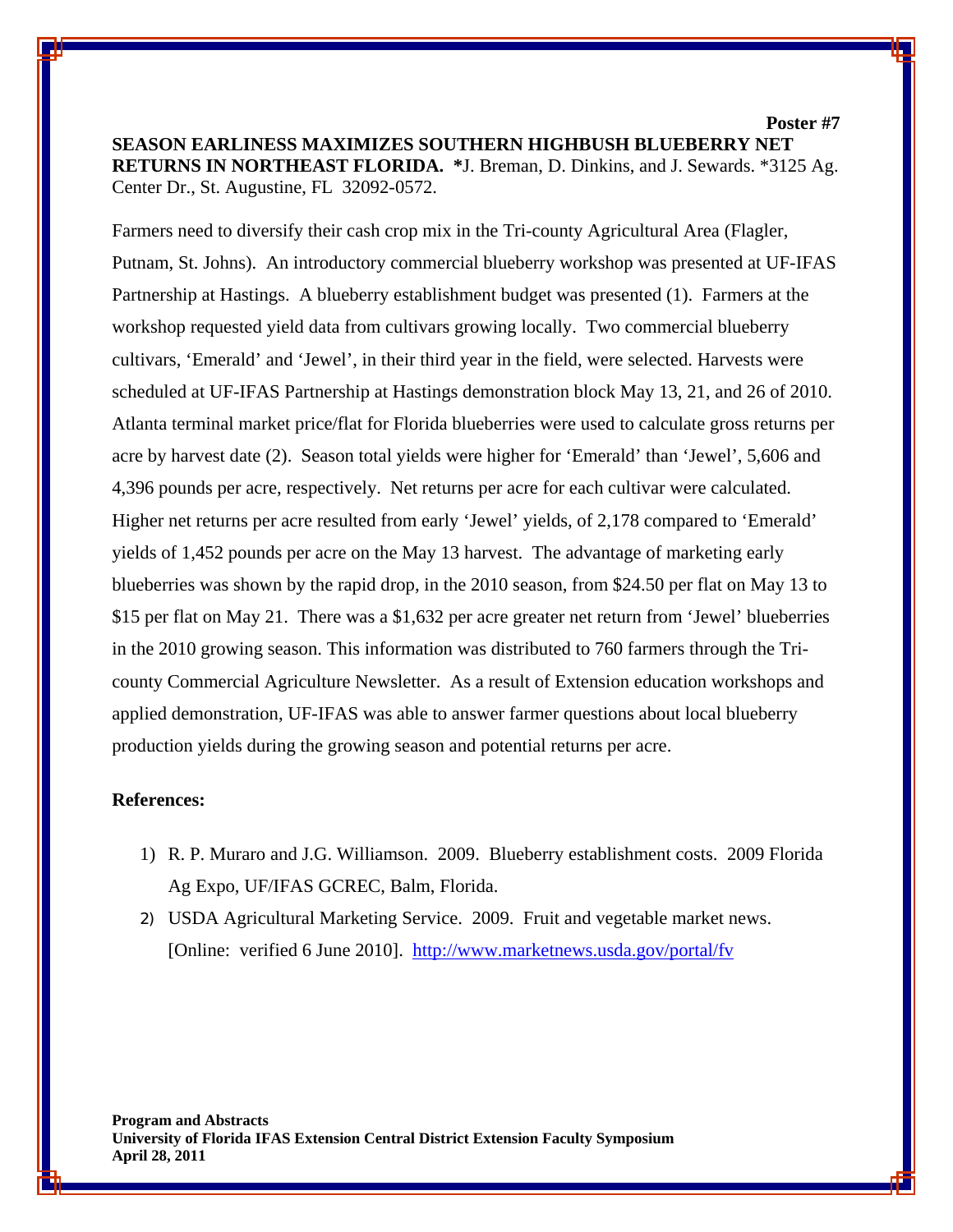**MARION COUNTY'S HORSE FARM MANURE MANAGEMENT TOUR.** J. Cohen, J. Linhoss, J. M. Shuffitt. 2232 N.E. Jacksonville Rd., Ocala, FL 34470

- 1. **[Situation/problem statement and Objectives]** Marion County, "Horse Capital of the World", is home to approximately 50,000 horses, residing on more than 1,000 farms, ranging in size from three to 4,000 acres. Marion County is also home to the world's largest first magnitude spring, Silver Springs, as well as Rainbow, Juniper and Silver Glen Springs. To help protect these springs and the aquifer from nitrate pollution, best Management Practices (BMP's) are essential to for all horse farms, regardless of size. Attendees of the tour included farm owners and managers and local politicians. The objective was to create awareness of viable manure management strategies, which enabled practice change on the farms, protecting the springs and aquifer from nitrate pollution.
- 2. **[Education Methods/procedure/approach]** A manure management tour was designed for horse farm managers' and owners to show some of the management options currently used at a small, medium and large farm. The tour included: 1) a small manure composting system,2) a larger, environmentally friendly three-sided manure containment system and 3) a large scale manure to energy gasification system.
- 3. **[Results/findings/product]** One hundred percent of the attendees on the tour increased their knowledge of manure management strategies. Fifty-two percent were very confident that at least one new BMP could be implemented and the remaining forty-eight percent were somewhat confident of adoption.
- 4. **[Conclusion]** The success and end results/impacts for this tour environmentally are for cleaner water for humans and animals in the county and state. Practice change was brought about, helping to decrease nitrate levels in the springs and aquifer. Socially in Marion County, both the large local equine industry and county politicians now have a greater understanding and appreciation of one another.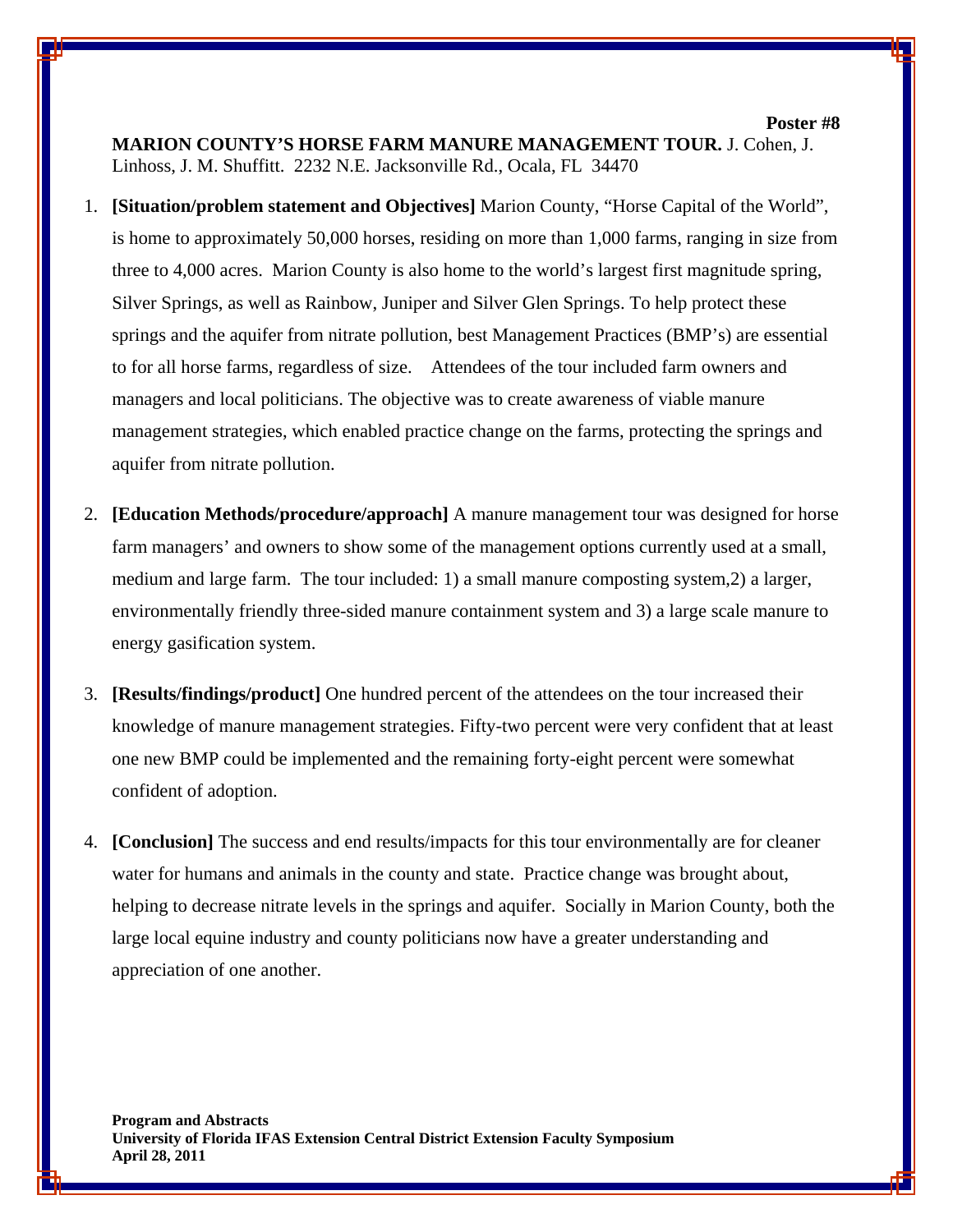**MARKETING ST. JOHNS COUNTY HERITAGE FOOD**. J. Cooper, S. Lands, J. Breman, 3125 Agricultural Center Drive, St. Augustine, FL 32092

**Poster #9** 

Datil pepper (C*apsicum sinense)* is a unique specialty crop for agricultural producers in St. Johns County. Traditional lore provides a history of Minorcan influence and introduction of this unique crop. Producers need product promotion and identity with St. Augustine in order to increase production and sales of Datil pepper as an alternative source of income to low-value crops such as cabbage and potatoes. The St. Johns County Extension Office responded to this need by creating a Datil Pepper Festival that increased consumer awareness of the importance of this historically unique crop. Fourteen local restaurants were recruited to provide a dish that included Datil pepper at the Festival for attendees to sample. Slow Foods of the First Coast was recruited to assist with the Festival as a partner. Community businesses, agricultural associations, and businesses were recruited to fund and sponsor the St. Augustine Datil Pepper Festival, which was held at the county Fairgrounds. Fifteen hundred people attended this event, an increase of 500 participants from 2009. The event was featured in the St. Augustine newspaper, The Record, with a quarter-page article. As a result of Extension leadership consumer awareness of Datil pepper as a specialty sauce and seasoning spices increased to the benefit of farmers looking for alternative sources of income. UF-IFAS St. Johns Extension Office in collaboration with UF-IFAS Partnership at Hastings helped a farmer establish a commercial hydroponic greenhouse which is in Datil pepper production. Commercial demand for processed Datil pepper for sauces is outstripping what farmers can produce. Datil pepper production has become established as a high-value crop and source of income for some farmers. Partnership with Slow Foods First Coast has established the St. Augustine Datil Pepper Festival as an annual tourist and consumer event on their website. UF-IFAS St. Johns County Extension Office is identified as an educational partner in the annual event.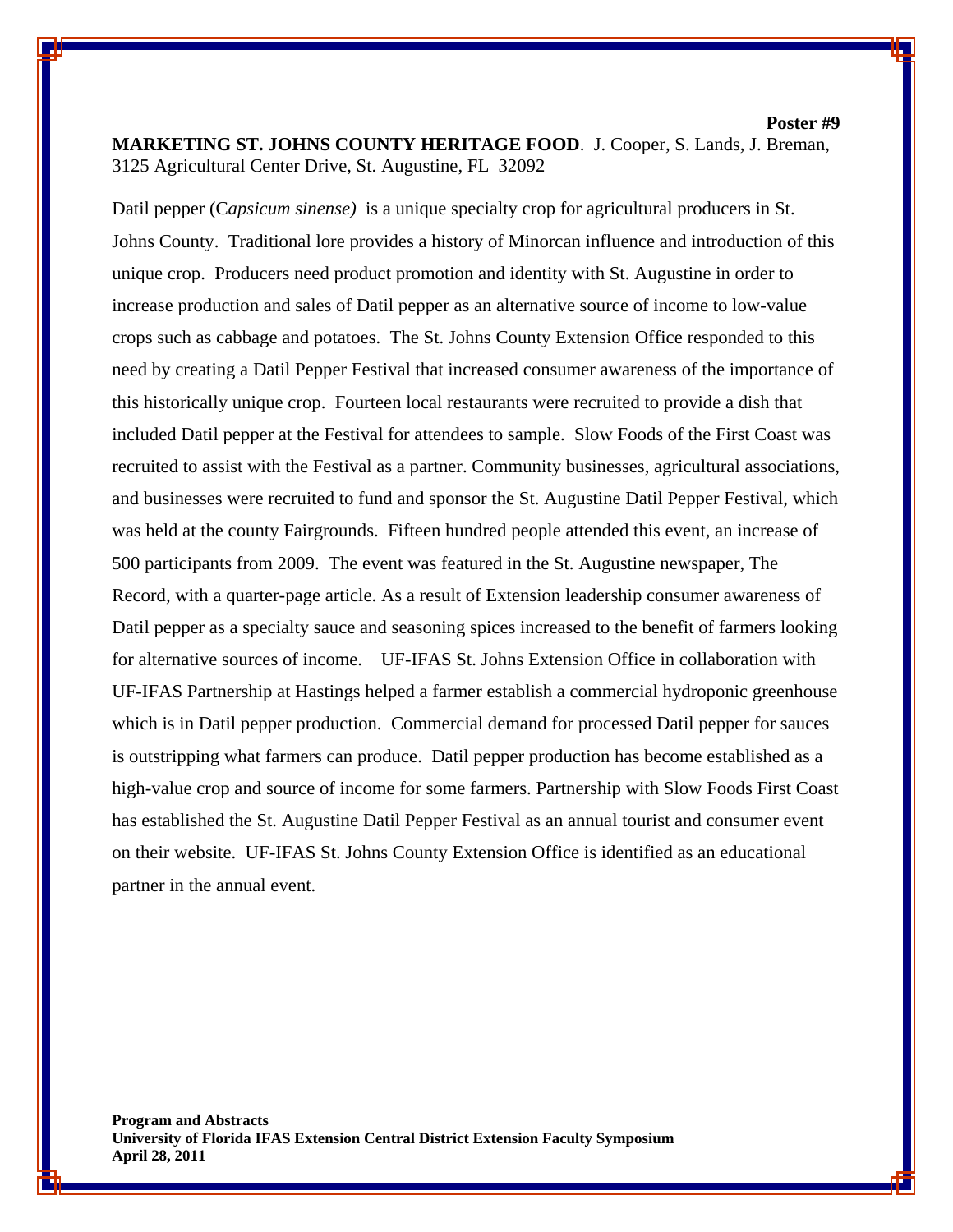**Poster #10 COMMERCIAL PEACH THINNING DEMONSTRATION.** G. England and R. Atwood. Sumter County Extension, 7620 SR 471, Suite 2, Bushnell, FL 33513

**Objectives:** Growers have expressed an increased interest in growing low-chill peach cultivars in central Florida as an alternative to citrus or to supplement crops. To produce market standard peaches, several labor intensive operations must be completed properly and in a timely manner. Timely thinning of fruit to a desired spacing is critical in achieving the highest grade with a minimum diameter of 2.5 inches (large fruit) and marketable fruit with a diameter of 2.25 inches. **Methods:** Four thinning treatments, none, 4 inch, 6 inch and 9 inch spacings were established on one tree plots of three low-chill cultivars of peach (Flordaprince, Tropicbeauty and UFBeauty). Thinning of each cultivar began before fruit was larger than a dime in diameter, with at least one follow-up thinning. Harvest evaluations recording the percentage of fruit in the highest grade (2.5 inch diameter and greater), marketable fruit (2.25 to 2.5 inch diameter) and small fruit (less than 2.25 inch diameter) were initiated when each cultivar had fruit that had begun to mature and continued for one to three weeks. Field day attendees were able to observe the trial plots in progress and the final results were presented at the 2010 Florida State Horticultural Society Meeting. **Results:** Results of the trial indicated the highest percentage of large and marketable fruit of Flordaprince were obtained in the 6 inch spacing, followed closely by 9 inch. Results were the same for Tropicbeauty. For UFBeauty, the highest percentage of large fruit was in the 9 inch spacing. **Conclusions:** The results of this trial proved that thinning of peaches is necessary to achieve optimum marketable yields. The information will be utilized to teach new peach growers and to demonstrate that commercial size fruit can be produced in Florida.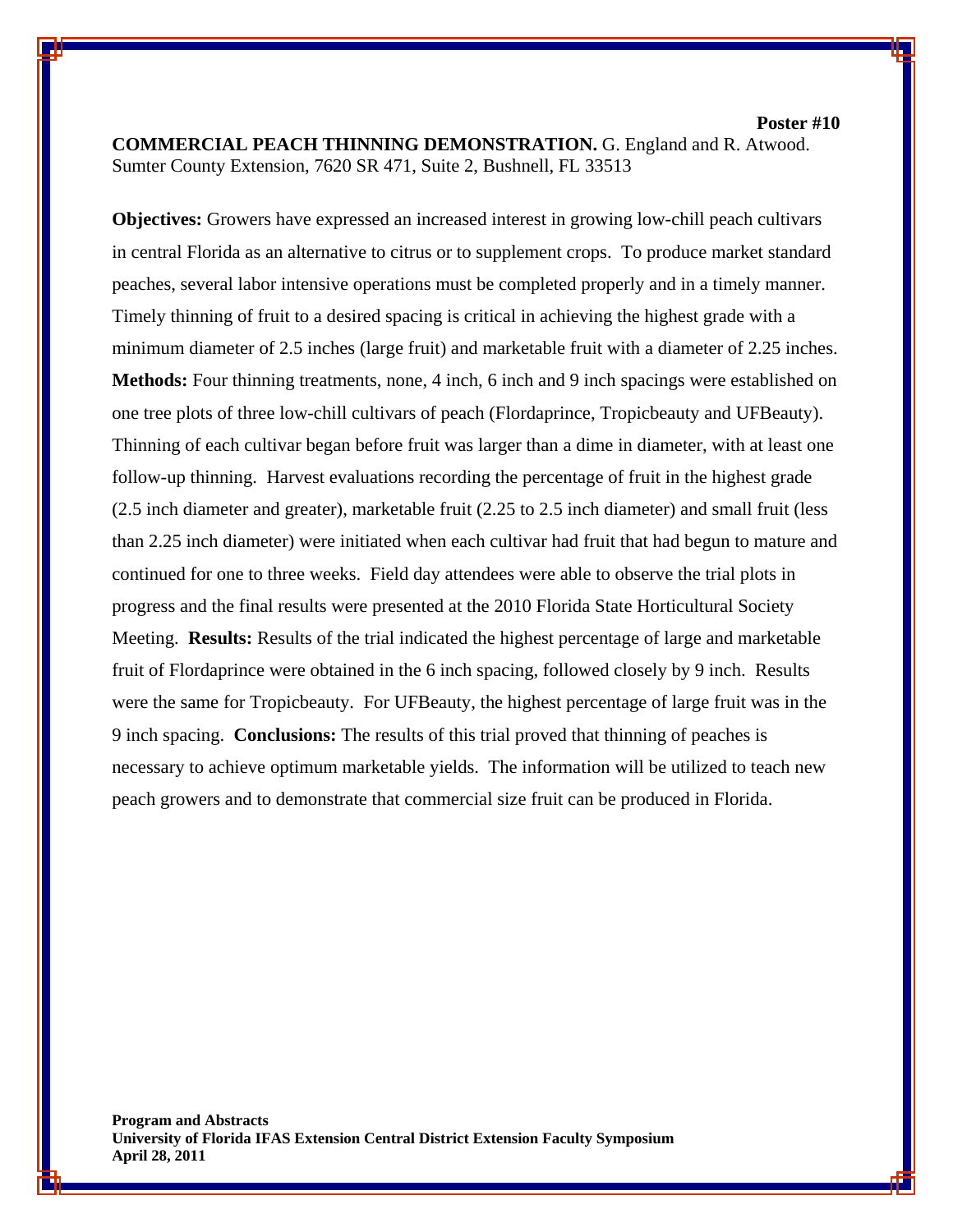**Poster #11** 

**ALTERNATIVE / NONCHEMICAL CONTROL OF SMUTGRASS** Walter, J.H., Bateman, C.R., Deal, P., Gamble, S.F., Jennings, E.W., Mudge, D. M., Newman, Y.C., Shuffitt, J.M., Warren, M.W.. Brevard County Extension, 3695 Lake Dr., Cocoa, FL 32926

**Situation:** Smutgrass (Sporobolus indicus), a significant weed in bahiagrass (Paspalum notatum) pastures, reduces forage and per acre beef yields. Effective chemical control treatments exist but these require significant capital, labor, and equipment in addition to grazing restrictions rendering their incorporation impractical into pasture management rotation. Chemical treatments require the use of herbicides and equipment that emit greenhouse gases or may negatively affect water quality. **Procedure:** A cooperative, multi-agency field study was implemented on 56 acres of a commercial ranch in Central Florida. The objective evaluates combinations of grazing management (mob grazing) and cultural practices for effective control measures. Four replicates of three treatments (burn and graze, mow and graze, and graze only) in a randomized block were imposed in November 2009. Eighteen sampling points per treatment plot (4.5 acres) were established via GIS mapping. The number of plants and basal circumference were recorded at the start of the project and one year later. Head fires were utilized on burn treatments. Rotary mower (8"stubble height) were utilized on mowed blocks. Cattle grazed the entire 56 acres monthly during 3-4 days at 5.5 au/acre, for a total of 8 grazing events. **Results:** Plants size and numbers were significantly reduced on burn treatments. Previously covered smutgrass areas began infilling with desirable grasses one year post treatment. **Conclusion:** Control burning and mob grazing of smutgrass infested bahiagrass/limpograss pasture in Florida provides effective control. Additional evaluation is needed to capture long term effects on control of smutgrass and increase of desirable species.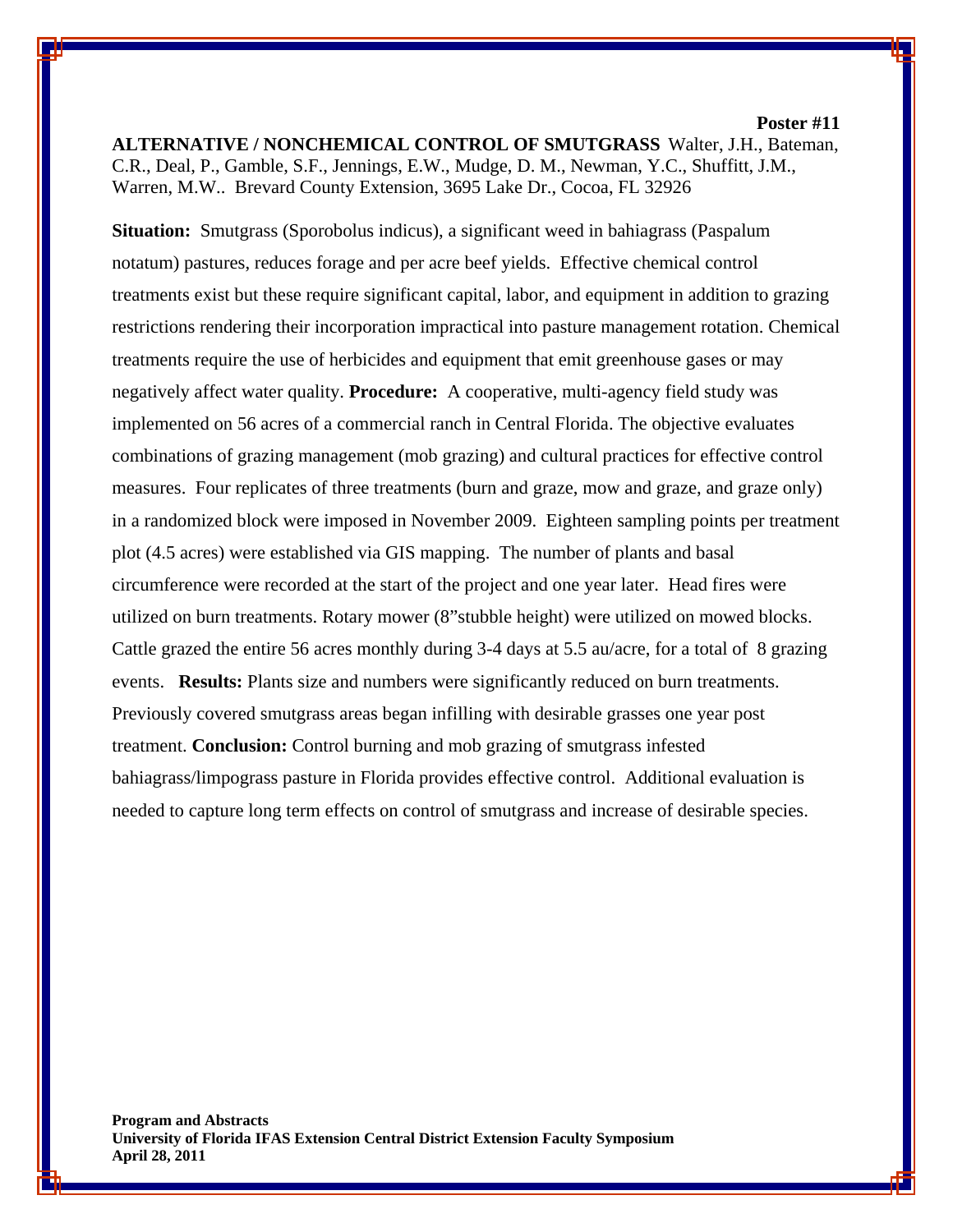**Poster #12 DOT SURVEY – A SIMPLE TOOL FOR FARMERS MARKET RESEARCH**  S. Kelly, UF/IFAS Sumter County Extension, 7620 SR 471 Ste 2, Bushnell, Florida 33513.

**Situation and Objectives:** The number of farmers markets has grown from 1,755 in the United States in 1994 to approximately 6,200 in 2010. The United States Department of Agriculture estimates that these markets generate an estimated \$1.3 billion in consumer spending each year. Extension agents who work with these markets would like to estimate how much of that spending is happening at their local market. Dot surveys can be used to determine how much consumers are spending, in addition to answering other questions such as how often they visit the market, how far they travel, what marketing methods have they noticed and much more. The objective of a recent survey was to determine how much consumers are spending on a given day, what changes they would make in the market and what marketing methods are working. **Educational Methods:** The Wildwood Growers' Market is governed by a Market Board and daily operation is conducted by the City of Wildwood through the market manager. The questions for the dot survey were developed with the market manager, and one in particular was asked to help the Market Board with a dilemma of physically expanding the market. The questions used recently at market were 1). How much do you plan to spend at the market today? 2). What one thing would you do to improve the market? 3). How did you find out about the market? **Results:** Response to the dot survey was very favorable, with 165 consumers stopping to answer the questions using dot-shaped labels. The responses indicated an amount of money being spent which will help the manager recruit vendors, what marketing methods work best and also answered the question about expanding the market physically. **Conclusion:** With a small amount of preparation, a dot survey can be a useful tool in determining consumer habits and preferences at a farmers market. (Reference: Tools for Rapid Market Assessments, Oregon Small Farms Technical Report No. 6, May 2008, Oregon State Extension)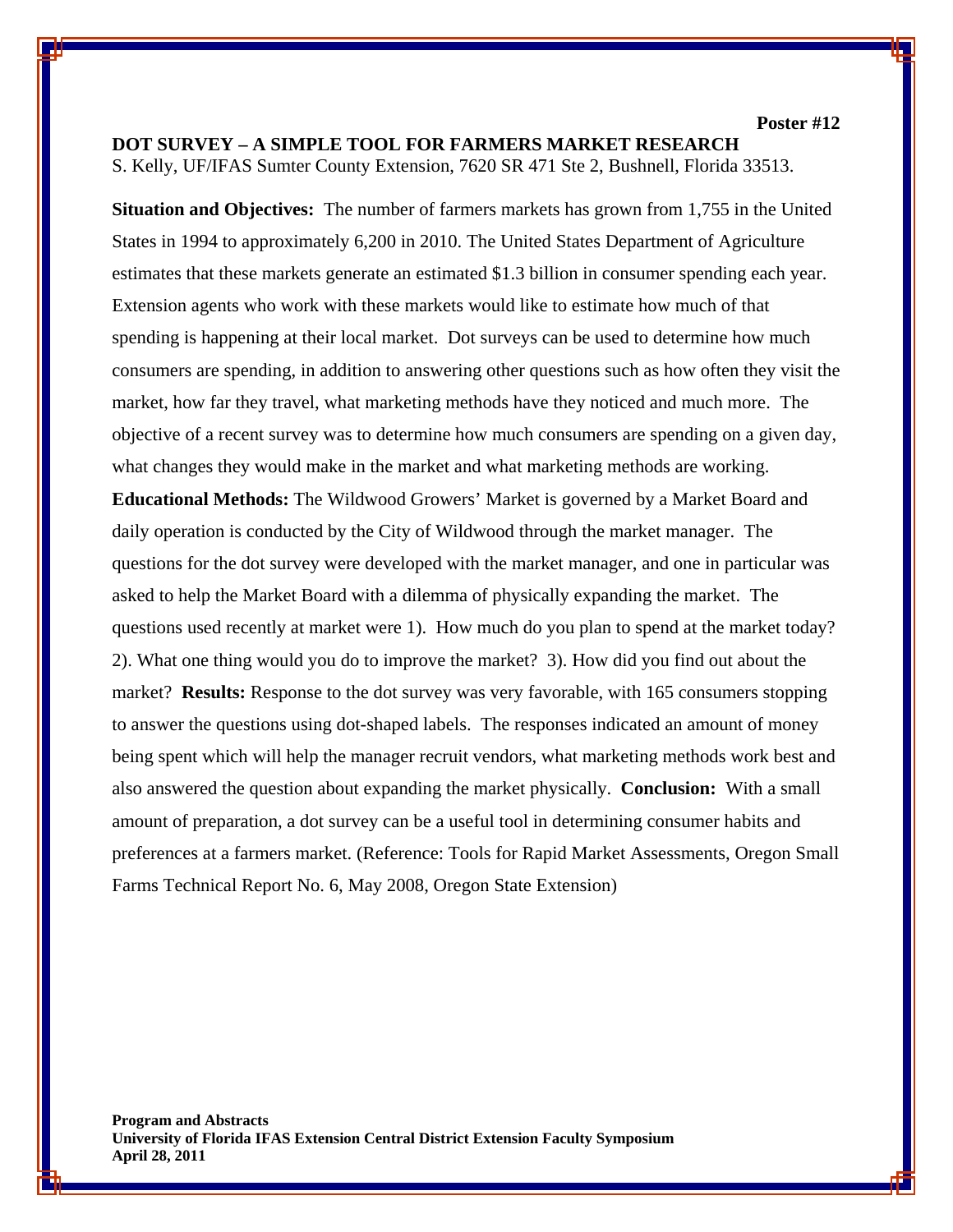### **Poster #13 EDUCATING VILLAGE RESIDENTS ON INTEGRATED PEST MANAGEMENT.**  J. Davis and B. Moffis. Sumter County Extension, 7620 SR 471, Ste. 2 Bushnell, FL 33513-8716

**Situation:** Florida has one of the fastest growing retirement communities in the United States, The Villages. The Villages is an expanding retirement community of over 85,000 people located in Sumter County. In 2008, the U.S. Census bureau listed The Villages as the fastest growing micropolitan area in the United States. Due to this rapid influx of people, it is critical to educate new residents on integrated pest management methods to reduce the use of harmful pesticides. Pesticides can potentially harm our unique flora and fauna, if not used intelligently. **Methods:** The objective of this project was to educate Village residents on proper pest management utilized in the landscape. Based on advisory committee recommendations, integrated pest management methods were incorporated into existing workshops. Workshops were held to educate Village residents in integrated pest management methods such as identifying pest insects from beneficial insects, using the least toxic control method(s) and Florida-Friendly Landscaping™. Visual media aids and actual insect specimens were incorporated into this project. Behavior change was determined by follow-up surveys. **Results:** 58% (n=25) of residents attending the New Resident's Workshop now use an environmentally friendly pesticide in their landscape, when needed. 32.1% (n=59) of residents that responded now use the least toxic pesticide. 21.1% (n=39) of residents that responded have decreased their pesticide use in the landscape. 42.9% (n=79) of residents that responded now follow UF guidelines by spot treating for pests. **Conclusion:** Workshops delivered have shown to be popular, effective and productive with Village residents. Based on the results from this project, more hands-on workshops will be developed and delivered to educate Village residents on the best use of integrated pest management methods.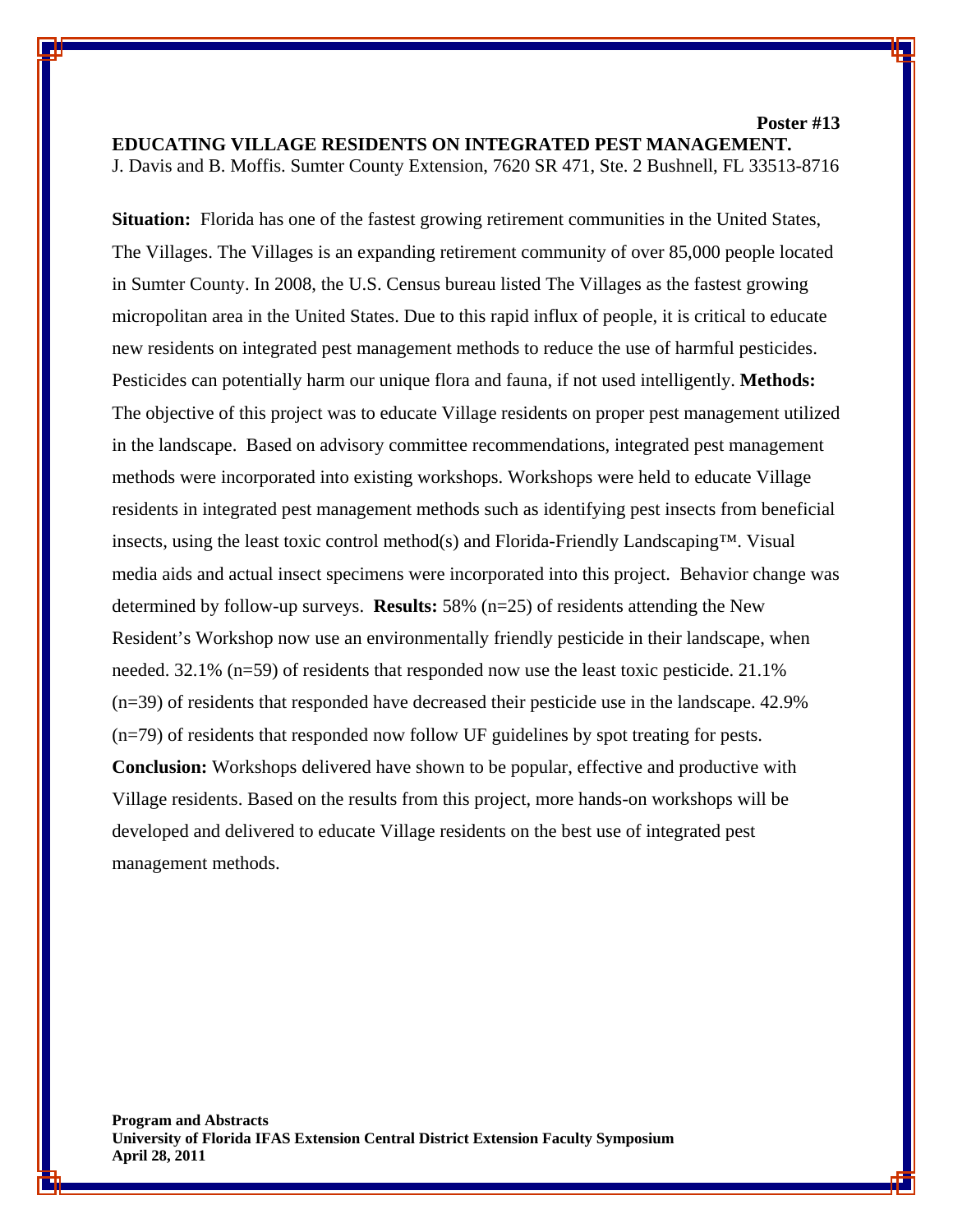## **Poster #14 WHAT'S IN A NAME? USING FOCUS GROUPS TO BRAND AN EDUCATIONAL GARDEN.** L. Felter, C. White and R. Tyson, UF/IFAS Orange County Extension, Orlando, FL.

**Situation:** To remain viable, Extension must find new ways to reach its consumers, as well as potential new clientele. The demonstration garden will be used to teach clientele Florida Friendly Landscape principles along with other sustainable practices. The garden needs a name that appeals to all types of visitors and can be used to fund it. **Methods:** Using focus group methodology, this study asked participants with years of horticultural experience and with minimal horticultural experience to name the garden. Their input would take the guess work out of naming the garden and save precious dollars. Members from the Residential Horticulture and Demonstration Garden Advisory committee were recruited to participate. This purposive sample was used because the Extension Service has advisory committees to guide Extension programs. These members interact with the general public and bring their prospective to the process. This interaction insures that educational programs meet the customer's needs. Each session lasted two hours, each had 10 participants. Participant demographics were fairly representative with four males and 6 females, ages ranging from 30 to 75. The group contained novice gardeners 40 percent and career horticulturalists 60 percent. **Results:** The participants agreed that visitors would see many gardens and innovative ideas in action. The gardens would be ever changing. The words learning, discovery, educational or demonstration has been over used throughout the state so it was important not to use those words. **Conclusion:** The garden was named Exploration Gardens. The tagline was determined to be Cultivate. Experience. Grow. The future will continue to bring shrinking budgets and the information provided by the focus group allows for targeted marketing efforts and fiscal responsibility of those budget dollars.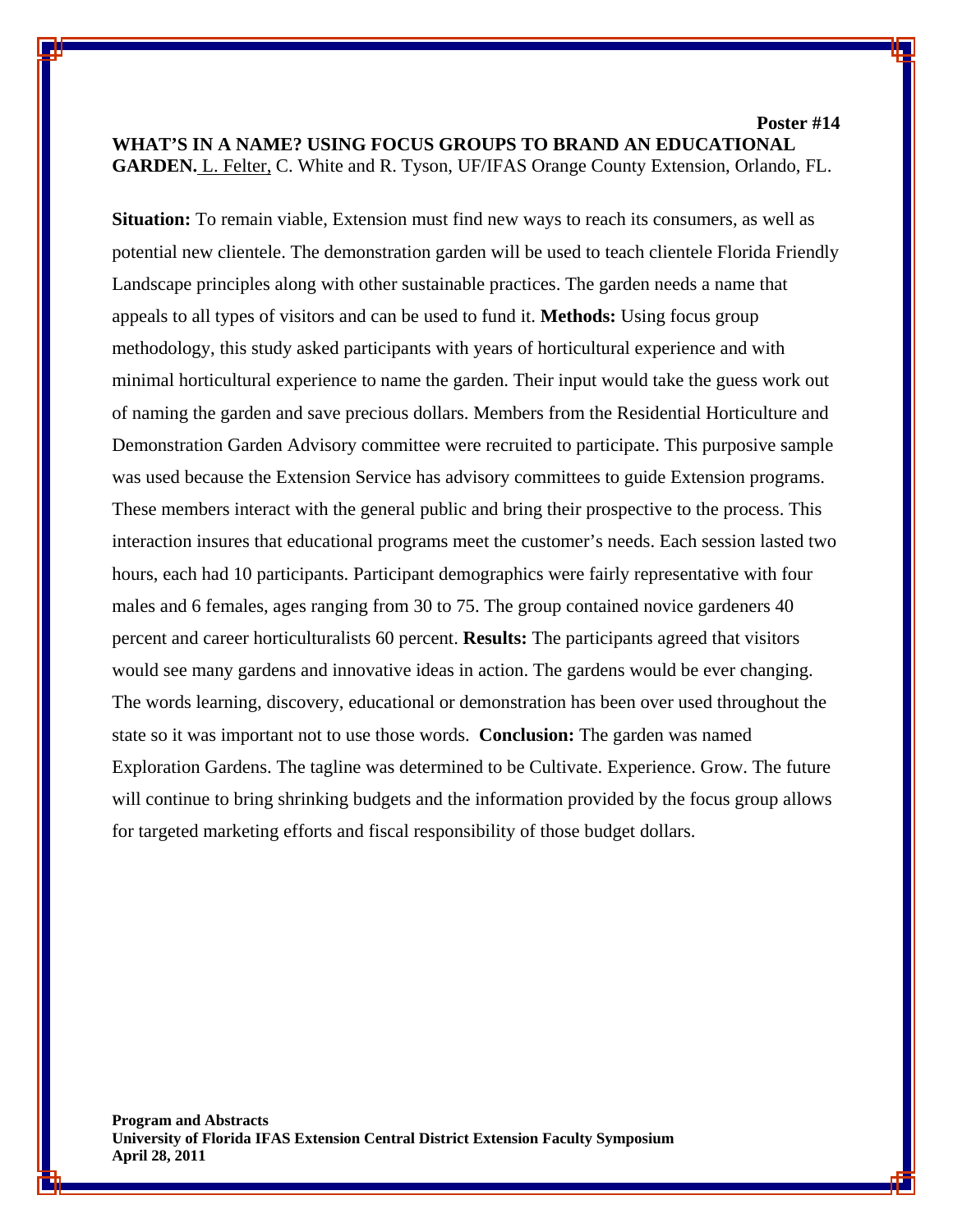**THE DIFFICULTIES OF WATERING YOUR LAWN WHILE CONSERVING WATER**. L. Felter, UF/IFAS Orange County Extension, Orlando, FL and P. Monaghan, UF/IFAS, Dept. of Agricultural Education &Communications, Gainesville, FL.

**Poster #15** 

**Situation:** Orange County, Florida is facing a looming water crisis. The St. Johns River Water Management District has determined that the county, which includes metropolitan Orlando, will reach the limit of its consumptive use permit in 2013 and no additional groundwater withdrawals will be allowed. While the immediate response has been to seek withdrawals from surface water in the St. Johns River watershed, there is also a renewed effort to conserve existing water resources. The largest waste of water is in the landscape, specifically on the lawn. Homeowners can't keep up with home owner association demands and do not understand the maintenance needs of their yards or the technology of their irrigation system. The most common response for homeowners is to set their irrigation timer and forget it, not making adjustments based on rainfall or the needs of the lawn. Traditional public education programs used by County Extension offices face a daunting task when confronted with these complicated behaviors and attitudes. **Methods:** Seven classes were held throughout the county. Participants were informed about how much water, when to water and efficient irrigation heads. Each class had 15 irrigation clocks all functioning. Participants worked in small groups based on the type of clock they had at home. All participants touched the clock and made adjustments. **Results:** Pre-test of knowledge was 50 percent and the post test score showed 85 percent, a 30 percent gain in knowledge. **Conclusion:**  The information from this class is important but not exciting enough to stand on its own; therefore it has been incorporated into the landscape design class.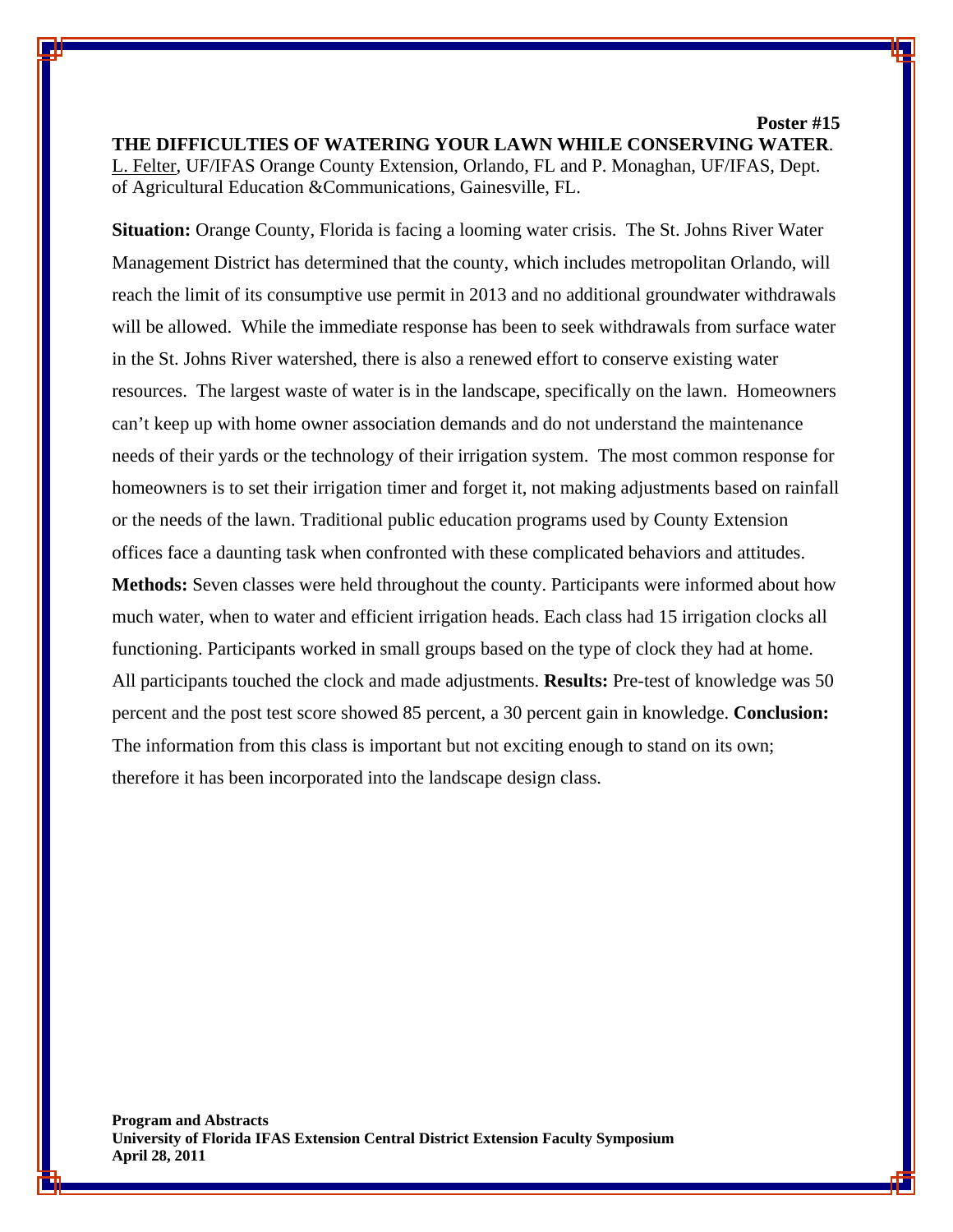**Poster #16 FLORIDA-FRIENDLY LANDSCAPE DESIGN SERIES.** K.Fuller, St. Johns County Extension, 3125 Agriculture Center Dr., St. Augustine, Fl, 32092.

**Situation and Objectives:** With the enactment of Florida Senate Bill 2080, Florida residents are encouraged to create Florida-Friendly landscapes (FFL). Information on the nine principles of a FFL is available but many homeowners with limited landscape design skills have difficulty in creating an attractive FFL. The objective of the Florida-Friendly landscape design series is to provide class participants with the necessary knowledge and design skills to draw and create a FFL. **Education Methods:** The FFL design series is a three session course that is conducted over a three week period. In the first class basic landscape design principles are covered and a practice project is assigned. The following class the practice project is critiqued and the nine FFL principles are discussed. Students then begin drawing a design for their specific situation/project. In the final class landscape styles, forms and types are discussed and individual landscape projects are critiqued. At the end of the course class participants are entitled to a site visit by the instructor to help them with any questions they have on their home landscape. **Results:** 100% of class participants completing a post class survey indicate they will do a FFL practice. The same percentage agrees or strongly agrees that they have learned practices that will save them money and that they have learned new information about FFL. **Conclusion:** The FFL design series does provide a homeowner with the skills and resources to create a FFL. According to a study done by the Florida Nursery Growers and Landscape Association, up to 14% of the assessed value of a home can be attributed to the landscape. The median house value in St. Johns County is about \$200,000. If the 48 class participants in 2010 increase their home values by just 1% because of FFL, that is a value enhancement of \$96,000.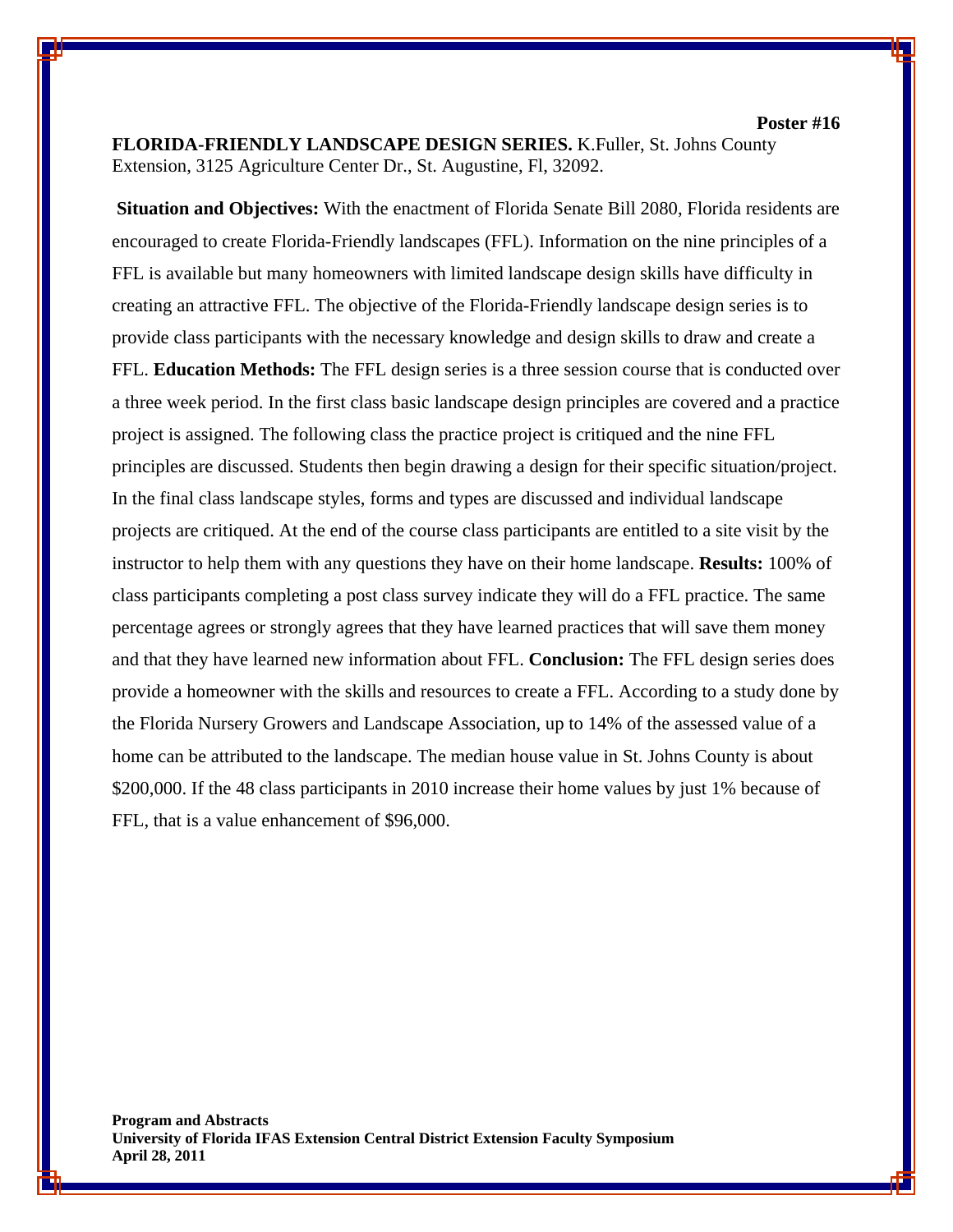## **CURRENT INTEGRATED PEST MANAGEMENT RECOMMENDATIONS FOR RESIDENTIAL CHINCH BUG CONTROL.** B. Moffis. 7620 SR 471, Ste. 2 Bushnell, FL 33513-8716

Situation: 45 billion dollars is spent annually on turfgrass management in the United States with an estimated 56 million Americans performing their own lawn care. Many homeowners and landscape professionals are not fully aware of proper insect management techniques for specific turfgrasses. St. Augustinegrass, one of the most widely planted warm season grasses in the Southeast, suffers greatly from the damaging southern chinch bug, *Blissus insularis* Barber. This insect pest overcomes resistance quickly to insecticides and to formerly resistant St. Augustinegrass cultivars. Currently, most homeowners and landscape professionals rely on chemical control to keep southern chinch bug populations low. With implementation of an integrated pest management program, homeowners and landscape professionals can reverse this trend of pesticide resistance. Methods: A twelve page literature review was developed that sourced nineteen scientific journals and EDIS documents. The goal of this literature review was to find the most up-to-date integrated pest management methods for residential control of the southern chinch bug. Results: Integrated pest management methods that prove to be the most effective and should be practiced include: planting host resistance species, insecticide rotation, monitoring pest populations, conservation biological control, and cultural controls. Conclusion: This educational poster will inform horticulture extension agents on the most current, research based chinch bug recommendations available to the homeowner and landscape professional as determined by the literature review. Each integrated pest management method's practical application will be described in detail.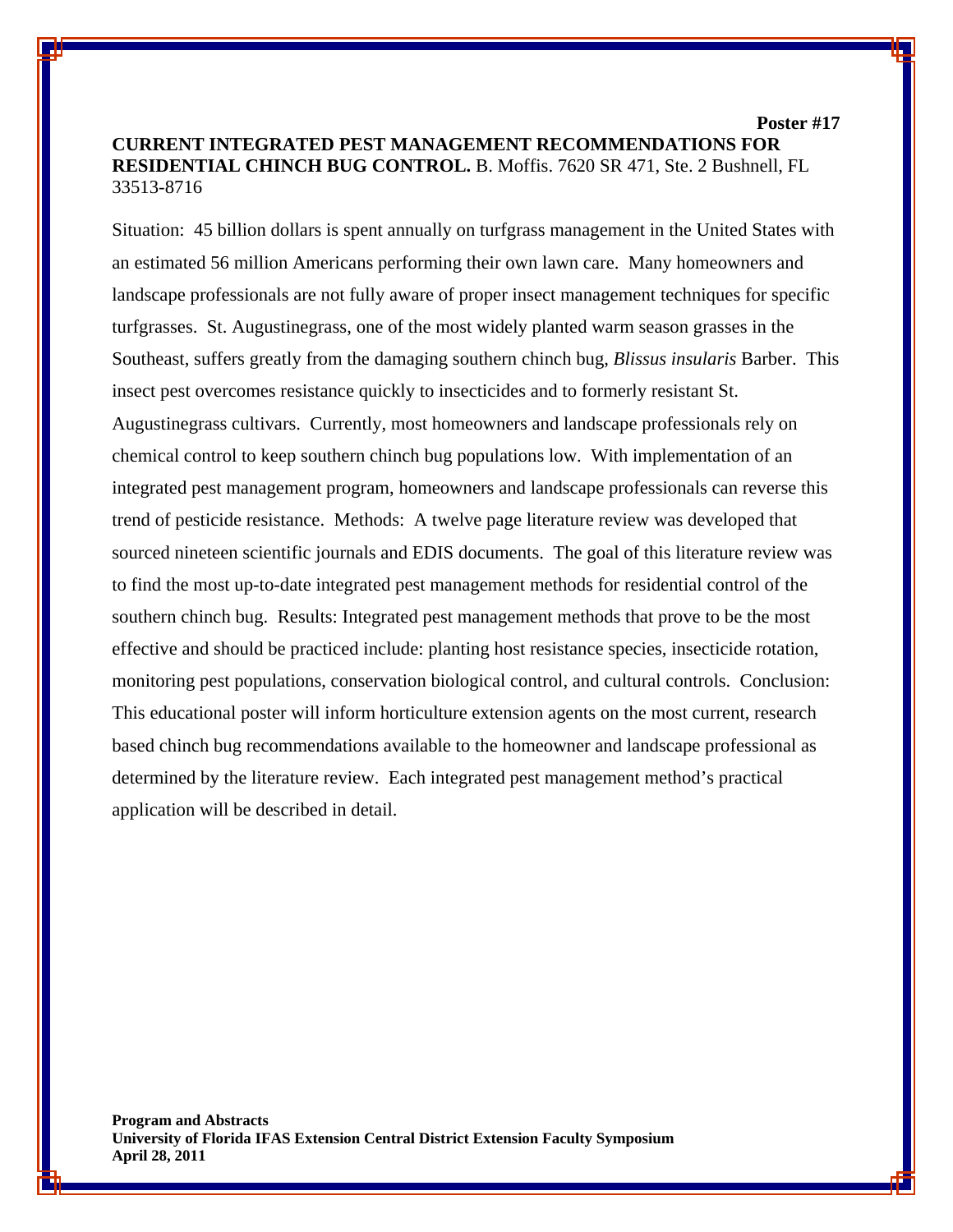**COUNTERTOP PRODUCTION OF PREDATORY MITES FOR PUBLIC DISTRIBUTION.** J. Popenoe, W. L. Schall, L. S. Osborne. UF/IFAS Lake County Extension, 1951 Woodlea Rd., Tavares, FL 32778

Predatory mites can be an effective and sustainable way to control many small garden insect and mite pests. However, likely a majority of the public do not know about them, how to use them, or how to obtain them. Additionally, if a supplier is located, costs of shipping and handling are greater than the cost of the mites due to their perishability. In the past, rearing predatory mites involved raising pest arthropods for them to eat as well as the predatory mites themselves. Keeping both populations separate and healthy can be difficult. This project is part of a statewide research grant to determine how Extension Agents and Master Gardener volunteers can best rear predatory mites on countertops for use in distribution and education of the public via extension office plant clinics. Several different rearing procedures were assessed to determine the easiest and most effective method for rearing and distribution. The best method was rearing the predatory mites in dishes with water "moats" to contain them, feeding them bee or peach pollen, and providing cotton balls for egg laying, collection and subsequent distribution. Extension agents participating in the trials are poised to promote this program statewide to other Master Gardener Coordinators and interested extension agents in a series of educational classes. Clients coming into Master Gardener Plant Clinics or Extension Offices with whitefly, spider mite or thrips damage can be given a cotton ball in a plastic baggie to take home for placement in their garden to provide biological pest control, along with being educated about biological control. UF/IFAS Extension will be able to lead the way in promoting biological control with the public, reducing chemicals in the environment, and providing clients with immediate pest control solutions.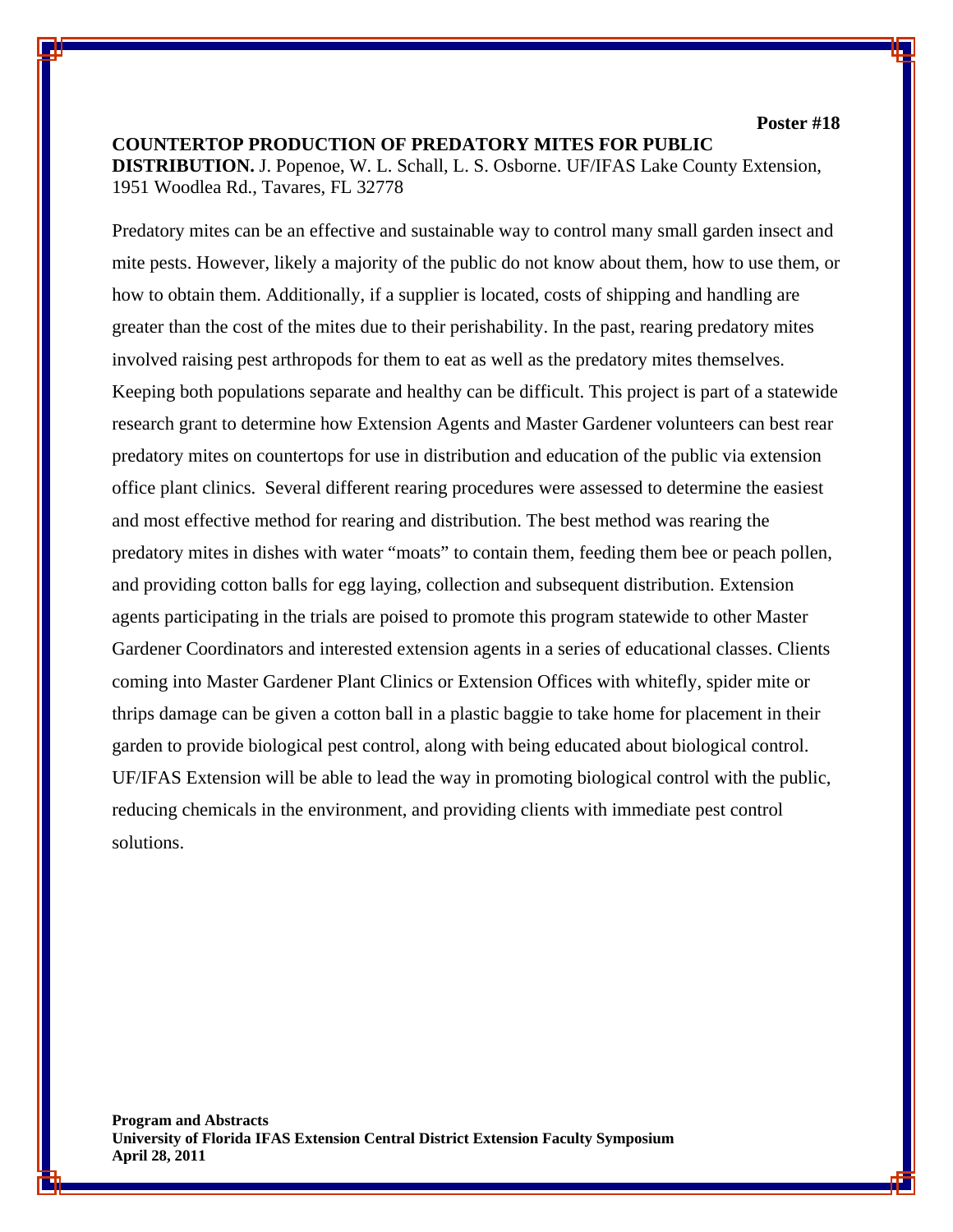**INCREASING THE VISIBILITY AND ACCEPTANCE OF EDIBLE LANDSCAPES WITH VARIOUS STAKEHOLDER GROUPS IN NORTHEAST FLORIDA.** Joe Sewards – UF, IFAS Multi-county Horticulture Agent – Putnam and St. Johns Counties. 111 Yelvington Rd. East Palatka, Florida 32131

**Poster #19** 

**Situation and Objective**: Growing fruits and vegetables on one's own property is becoming more popular. Issues regarding sustainability and energy conservation are increasing along with fuel prices. A disconnect between this idea and the current landscape paradigm exists among most stakeholder groups. Most homeowner associations do not allow residents to have vegetable gardens and homeowners have objections to vegetable gardens (aesthetics, work involved, HOA restrictions, etc.) The inspiration to combine landscape design principles, appearance with functionality resulted in the "Edible Landscape" at the UF, IFAS Florida Partnership for Water, Agriculture and Community Sustainability (FPWACS); the objective being to create a demonstration that would appeal to homeowners, homeowner associations, landscape architects, installation companies, retailers and others.

**Education Methods:** The Florida Friendly Landscaping<sup>TM</sup> statewide office and, UF Landscape Architecture student, Jackie Rhea, created a plan that is aesthetically pleasing and is comprised entirely of edible plants. Examples of alternative growing systems include: vertical growing, floating hydroponics, espaliers, container gardens, and handicapped-accessible plantings, among others. This is an effective demonstration about how to incorporate the various growing methods within home landscapes. Something as simple as fruit trees in lieu of an ornamental trees or as esoteric as floating hydroponics are not only on display; the tour includes diagrams about how each system is constructed.

**Results**: Putnam County Master Gardeners created the displays and help to spread the word about the landscape and its various components. To date, several area landscape architects and HOA representatives have toured the edible landscape. The Florida Nursery, Grower and Landscape Association (FNGLA) as well as "Slow Foods First Coast" also have tours upcoming. **Conclusion**: The application of edible landscapes has long been overlooked by most stakeholder groups. The Edible Landscape at FPWACS will serve as an effective example of how aesthetics can be combined with functionality to create landscapes that can be part of the sustainability puzzle.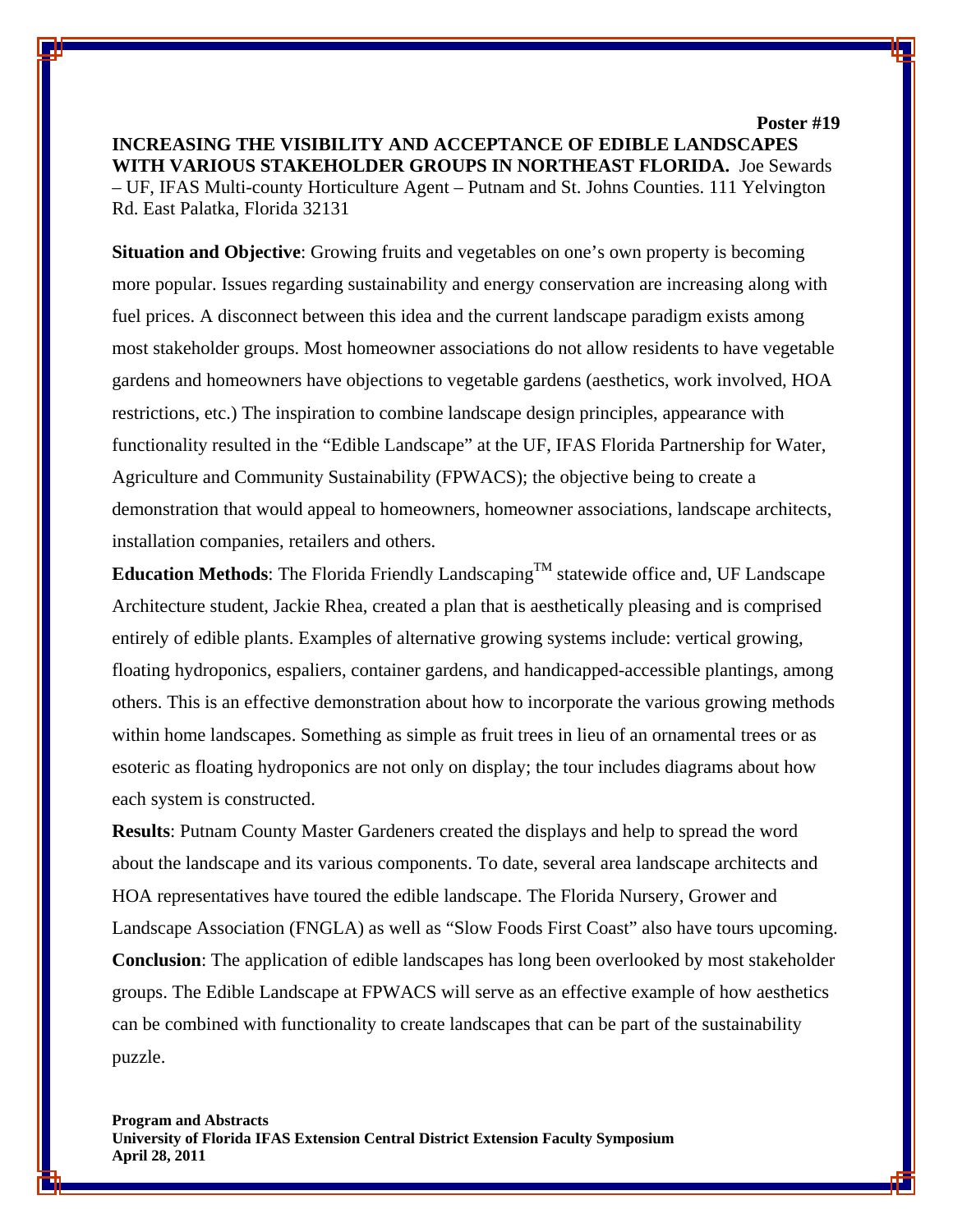# **PREPARING AN INFORMATION DISTRIBUTION PLATFORM TO INCLUDE AN EVOLVING KNOWLEDGE BASE FOR HYDRILLA MANAGEMENT**

**Poster #20** 

S. Hetrick<sup>1</sup>, J. Bradshaw, J. Cuda, K. Gioeli, R. Hix, J. Shearer, W. Overholt, and J. Gillett-Kaufman. University of Florida/IFAS Osceola County Extension, 1921 Kissimmee Valley Lane, Kissimmee, FL 34744

**Situation:** The invasive submersed aquatic weed, hydrilla (*Hydrilla verticillata*), causes serious environmental and economic impacts in Florida. Although the State spends over \$10 million each year managing hydrilla, many people are unaware of the cost to manage hydrilla and other aquatic weeds. The UF/IFAS Entomology and Nematology Department is spearheading the Hydrilla Integrated Pest Management (IPM) Project (2010-2014) to study new chemical and biological control methods as part of an overall hydrilla IPM plan. The objective is to create a more educated public that will help to prevent the spread of aquatic weeds to new areas and to influence resource managers to adopt new IPM strategies for managing hydrilla. **Education Methods:** The main Extension component involves developing material that will help resource managers understand how new strategies can fit into a hydrilla IPM plan and implement a public information campaign. This aspect will be executed by county and state faculty. With input from an advisory committee and a stakeholder needs assessment, outreach strategies will be implemented. The information distribution platform will include field tours and demonstrations, educational publications and exhibits, promotional items, project website, and presentations at stakeholder and professional meetings. **Results:** This interdisciplinary program will provide Extension faculty with the tools to influence more diverse audiences focusing on new control measures to enhance IPM. By 2014 a finalized package will be available for delivery by county faculty in Florida and other states with hydrilla. **Conclusions:** Natural resource managers are seeking more cost effective and sustainable measures to prevent the spread of aquatic weeds to new areas and to utilize IPM strategies for managing hydrilla. Researchers are hopeful that new management tactics will and be incorporated into IPM programs, reducing costs and ultimately create more favorable recreational areas on lakes that have become almost unusable because of dense hydrilla infestations.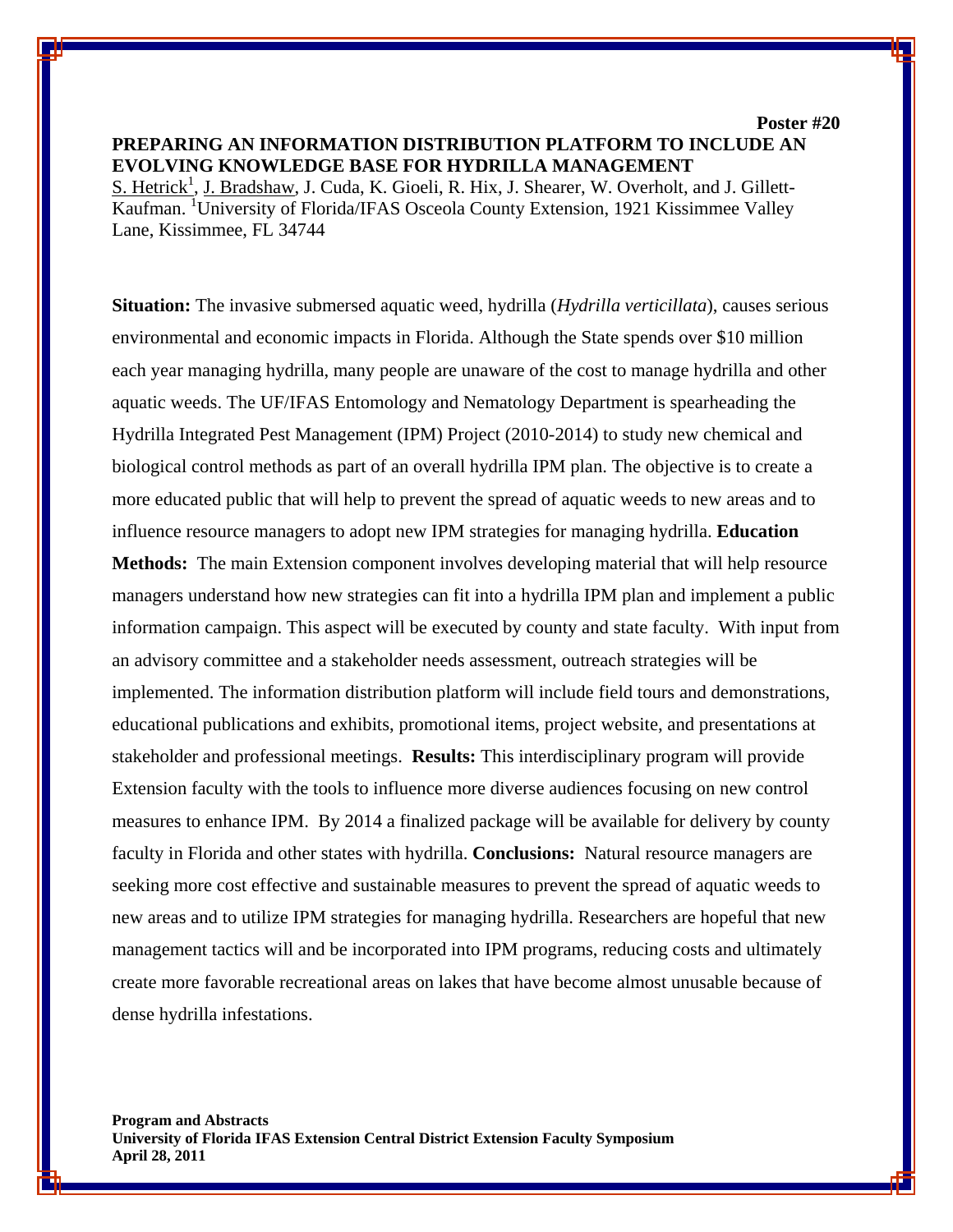**Poster #21 PIRATES AND WATER TREASURE – OPENING NIGHT AT THE SUMTER COUNTY FAIR.** L. Singleton. 7620 SR 471, Ste. 2 Bushnell, FL 33513-8716

**Situation:** The county fair is an annual event in Sumter County attended by over twenty three thousand residents. The entrance hall showcases hundreds of 4-H Youth Exhibit entries, and provides a captive audience to engage young visitors with an interactive educational activity. A commitment to water conservation and an understanding of watersheds among our youth constituency is an ongoing objective; a draw to the Horticulture show is another desired outcome. The Master Gardener Horticulture exhibit hall is not well attended, and deserves a bigger audience. **Education Methods:** The 2011 fair theme was interpreted with a sea of blue, a pirate ship and tropical island exhibits. A "Treasure Hunt" activity was developed in partnership with Southwest Florida Water Management District targeting  $4<sup>th</sup>$  to  $7<sup>th</sup>$  graders. An extension agent dressed as a pirate engaged children in completing the treasure hunt by answering questions about water, showing a watershed model, and soliciting a commitment to water conservation. The completed treasure hunt could be exchanged for a 4" Rosemary plant in the Horticulture exhibit hall. **Results:** Twenty seven students were engaged in the Treasure Hunt activity; fourteen redeemed the treasure hunt record for the complementary Rosemary plant. All of the participants pledged to conserve water in some way and viewed a watershed model. Each learned eight water-related facts as well. **Conclusion:** The costumed agent was a simple and effective way to get students to stop and engage. "Where is the Pirate?" was heard on subsequent nights. The pirate was effective in getting 100% of the contacts to commit to a water conservation method in writing. The free rosemary plant was only a moderate draw to the Horticulture exhibit. Next year's fair theme is a Jungle Safari: this agent will certainly be there to educate youth dressed in khaki shorts, boots and Safari hat.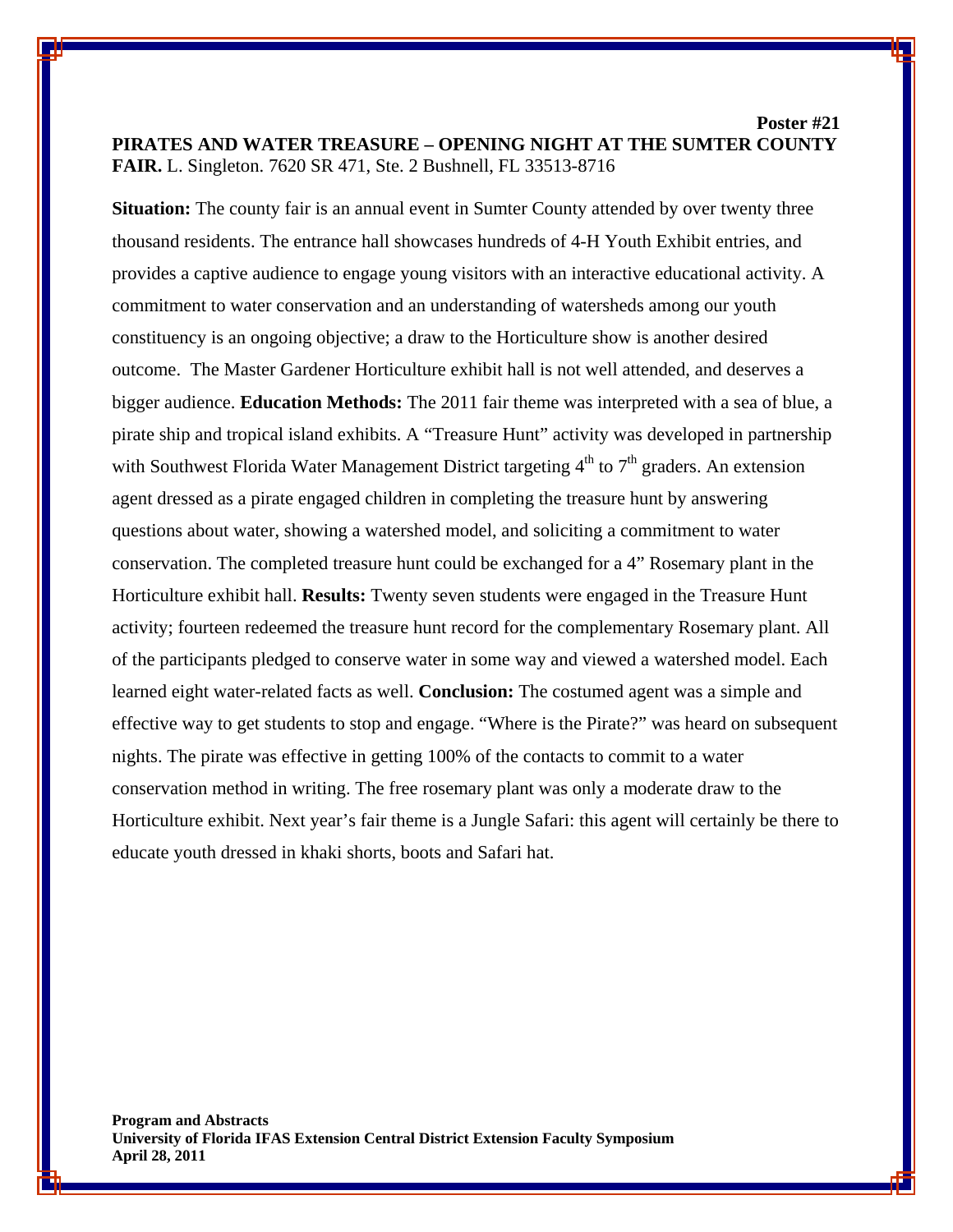**LOCAL SEAFOOD CLASS.** H. Abeels, E. Shephard, C. Sandoval, and J. Allen. UF/IFAS Brevard County Extension, 3695 Lake Drive, Cocoa, FL 32926 and Wild Ocean Seafood Market, 688 South Park Avenue, Titusville, FL 32796.

It is well known that the benefits of eating seafood outweigh the potential risks. These benefits include high levels omega-3 fatty acids and low levels of cholesterol and saturated fat found in many fish species. Many community members still don't know where to buy fresh local seafood or the types of local seafood that are available to them. They are also not knowledgeable about the fisheries themselves and the level of sustainability in fisheries overall. The goal of this program is to increase participants' knowledge of local seafood products and the benefits of buying and consuming local seafood. Participants' will increase their knowledge of fisheries and sustainability within fisheries. Two 2-hour classes were held on August  $14<sup>th</sup>$  and December  $8<sup>th</sup>$ and included content on sustainability of fisheries, what seafood is found locally and the benefits of buying local seafood, health benefits of eating seafood, recipes, cooking demonstrations, and tasting of local seafood. A partnership was created with Wild Ocean Seafood Market, a local market that has provided local, wild-caught seafood on the Florida coast for over four generations, in order to provide information on seafood found locally and tasting of local seafood. As a result of this class, participants feel more confident about purchasing and cooking seafood and they increased their consumption of seafood per week. Participants also increased their knowledge after the class by 56% (pre/post test, Turningpoint Technology). The long-range impact of this program is to increase knowledge of local seafood products and the benefits of buying local, which will support the local economy and increase local revenue. Another impact is to increase knowledge of benefits of eating seafood, which will result in increased health overall.

**Program and Abstracts University of Florida IFAS Extension Central District Extension Faculty Symposium April 28, 2011** 

#### **Poster #22**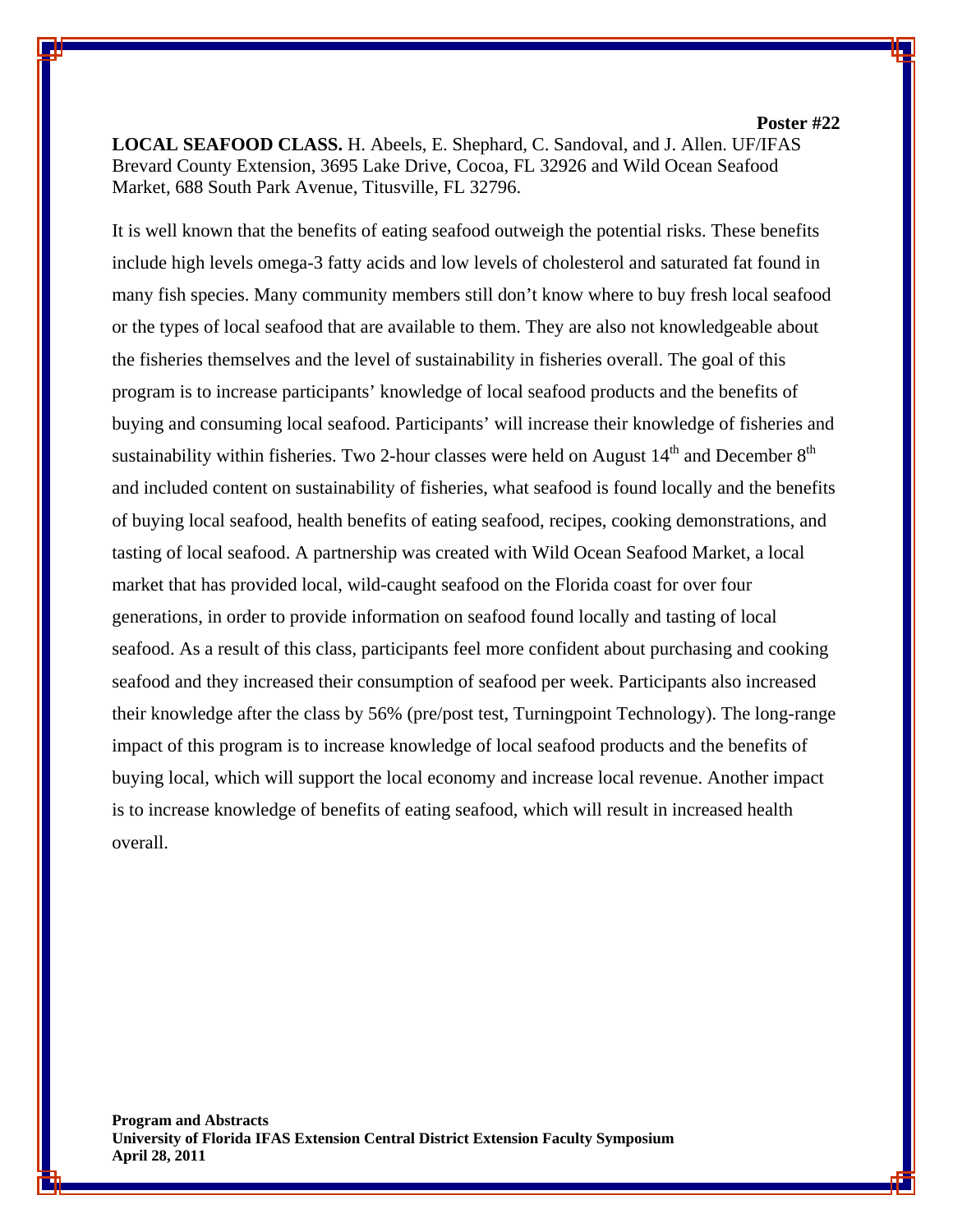**INCREASING AWARENESS OF EXTENSION PROGRAMS THROUGH FLORIDA-FRIENDLY LIVING GREEN EXPO.** J. Bradshaw, M. Bonsett, A. Duncan and M. Lenhardt. Citrus County Extension, 3650 W Sovereign Path, Lecanto, FL 34465.

**Poster #23** 

**1) Situation:** Research indicates that 66.6% of the sunshine state's residents were born outside of Florida. Newcomers to Florida are often unfamiliar with Florida's uniquely sensitive ecosystems, which can lead to waste or misuse of natural resources as a result of implementing unsuitable living practices. In an effort to effect practice change, a Florida-Friendly Living Green Expo was launched. Objectives were to: showcase Florida-Friendly maintenance strategies to save money while protecting the environment, and increase awareness of UF/IFAS Citrus County Extension as a reliable information source. 2) **Education Methods:** Citrus County Extension hosted a Florida-Friendly Living Green Expo in 2009 and 2010 consisting of 35 exhibitors each year with informational displays on cost effective conservation measures for inside and outside the home. Specifically, exhibits focused on methods of conserving and protecting water quality, pollution prevention, energy conservation, Florida-friendly landscaping practices, home composting, and recycling. All Extension program areas (FCS, Horticulture, FFL , Natural Resources and 4-H) were represented, as well as five Citrus County Departments (Libraries, Water Resources, Tourism, Transportation, Solid Waste Management) and 16 local green businesses. Special events at the expo included a commemorative tree planting, butterfly and lady bug releases, pervious concrete demonstrations, tours of the Florida Friendly Landscape demonstration garden and a hybrid automobile show. 3) **Results:** A total of 968 people attended the events and 248 program evaluations were completed. Data indicated that 32.6% were first time attendees of UF/IFAS Citrus County Extension programs, while 67.3% had previously participated in Extension programs. Seventy-eight percent of the program participants rated the Green Expo as excellent and planned to contact Extension in the future for additional Florida-Friendly living information. **4) Conclusion**: Increased public awareness of Extension as a valuable source of University of Florida research-based information, as well as strengthened partnerships with County departments and local green businesses, giving rise to additional collaborative educational programs and grant-funded joint ventures.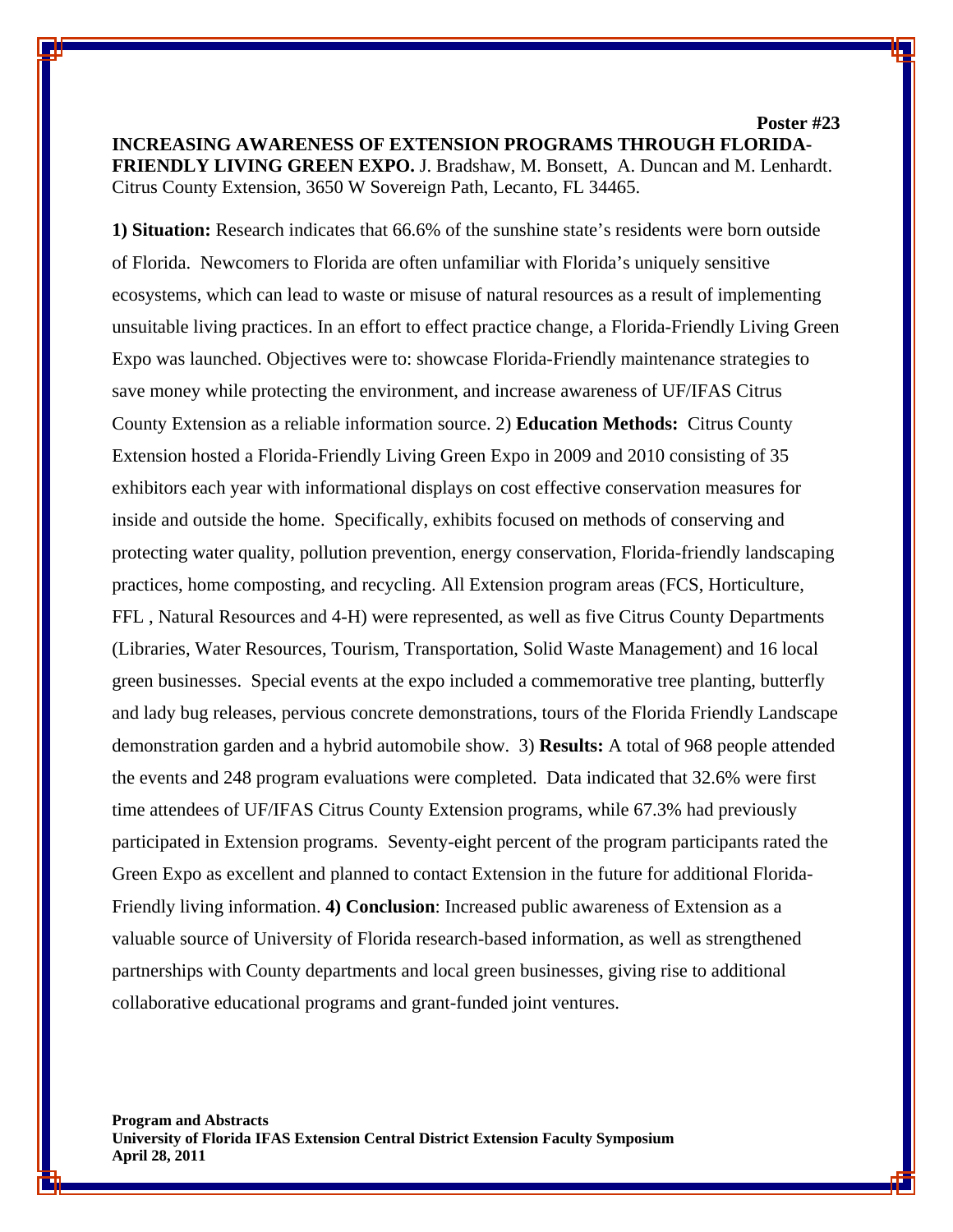**Poster #24** 

**SUSTAINABLE FLORIDIANS MASTER VOLUNTEER PILOT PROGRAM** J. Linhoss, K. Ziewitz, W. MacLeod, H. Knowles, J, Kipp, and V. Linkous. UF IFAS Marion County Extension, 2232 NE Jacksonville Rd, Ocala, FL 34470

**Situation:** Marion County's population is expected to increase from 340,000 to anywhere from 500,000 to 650,000 people over the next 25 years. With this projected population increase comes increasing demands for water, electricity, and other natural resources. In light of the growing demand for resources in Marion County and the state of Florida, the Sustainable Floridians Master Volunteer Program was created by UF IFAS Extension specialists and county Extension agents to motivate participants to implement conservation and efficiency actions that save resources and money. The program uses a peer-reviewed, Florida oriented curriculum to educate and motivate participants as Sustainable Floridian volunteers. The program was piloted in Marion County in October and November 2010. The program objectives were: 1) to graduate 10 volunteers from the program, 2) to increase knowledge regarding various water and energy saving behaviors, 3) to promote adoption of water and energy-saving behaviors, and 4) to facilitate participants' efforts in a group service project.

**Educational Methods:** A one hour informational session and six two hour classes were held at the On Top of the World Community. Classes employed a mixture of PowerPoint presentations, discussions, on-line activities, group exercises, and out-of-class readings and homework. **Results/Findings:** Eleven participants completed the course work and were certified as Sustainable Floridian Master Volunteers. A pre and post-test survey indicated that 60% of participants showed an increase in knowledge in energy and water topics, while 100% reported engaging in a new energy or water conservation behavior during the course. Participants also completed a group project, which included starting an environmental group called "The Green Team of Ocala."

**Conclusions:** Results from the pilot project indicate that it was very successful in Marion County. Knowledge increased and behaviors changed, but, most importantly, the program created a core group of highly motivated volunteers that are invested in Extension and the future success of the Sustainable Floridians Master Volunteer program.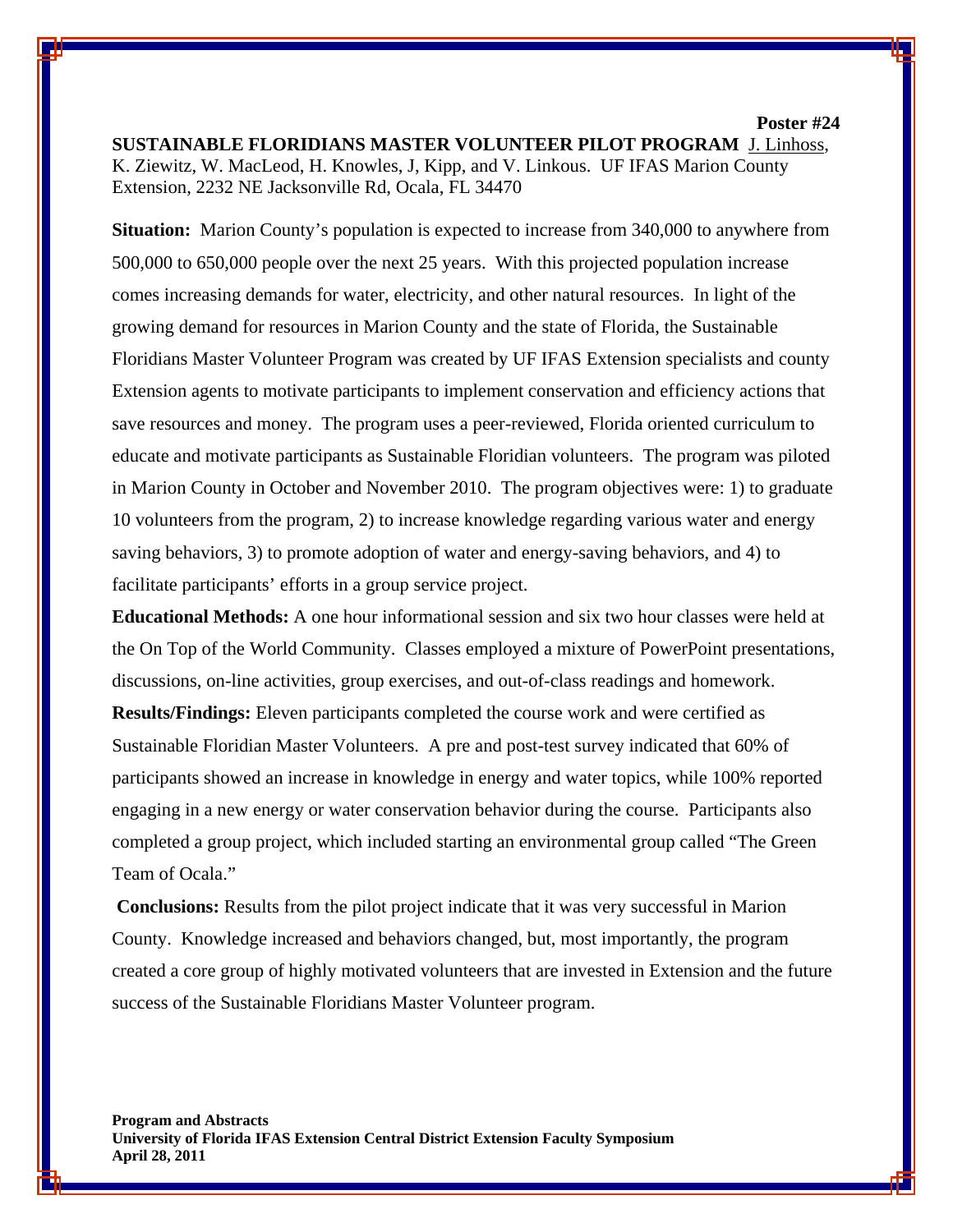## **HEALTHY, LOCAL AND COMPOSTABLE – SUMTER COUNTY LISTENING SESSION; WE PRACTICE WHAT WE PREACH.** J. Davis, G. England, S. Hensley, S. Kelly, M. Maddox, B. Moffis, L. Singleton, 7620 SR 471., Ste. 2, Bushnell, FL 33513-8716

**Situation/Objective:** Extension programs often conflict with our mission to promote healthy and sustainable living. Frequently we serve a warehouse store's cellophane packaged and preservative-filled pastry with a plastic plate and utensils. Conversely, sending the right message about sustainability can be done simply and cost effectively. As educators, we can model for our constituents by providing healthy refreshments produced locally, and served without the use of petrochemical throwaways, and encourage new habits of composting. Sumter County Extension Office faculty aspired for advisory committee members to gain knowledge in simple sustainability practices by witnessing the modeling of sustainability practices at our long range planning. Furthermore, at least 50% of attendees were expected to utilize our composting area and gain knowledge in the ease of and feasibility of utilizing compostable materials.

**Educational Methods:** The listening session on March 3, 2011 was attended by 39 advisory committee members, guests, and nine faculty. Refreshments were produced locally. Compostable service ware included cups, plates, napkins and cutlery. Menu cards were displayed by each food item with an enticing description and noting the local producer. Guests were encouraged to enjoy the food and discard the compostable waste in a large dedicated bucket. A small container labeled "Landfill Waste" was also provided for the non-compostable coffee creamer containers and sweetener packets. **Results/Conclusion:** As a result of modeling sustainable practices positive comments were made by attendees concerning appropriateness and importance of the healthy local food, and compostable service ware. Ninety percent of waste was disposed of properly. Only 8% of plates used were found in the trash, and five articles were errantly placed in the compost bucket. The awareness of sustainability and knowledge gained was evident as verified by observation. Compostable service ware cost \$0.58 per person. Total cost of \$3.50 was spent for food and service ware per person. Donated food items included the goat cheese and wild game sausage. With thought, planning and a small additional expense, extension programs can be consistent with our mission and offer local, healthy refreshments served sustainably. As a result of our success we desire that other agents will strive to "practice what we preach" when providing programming.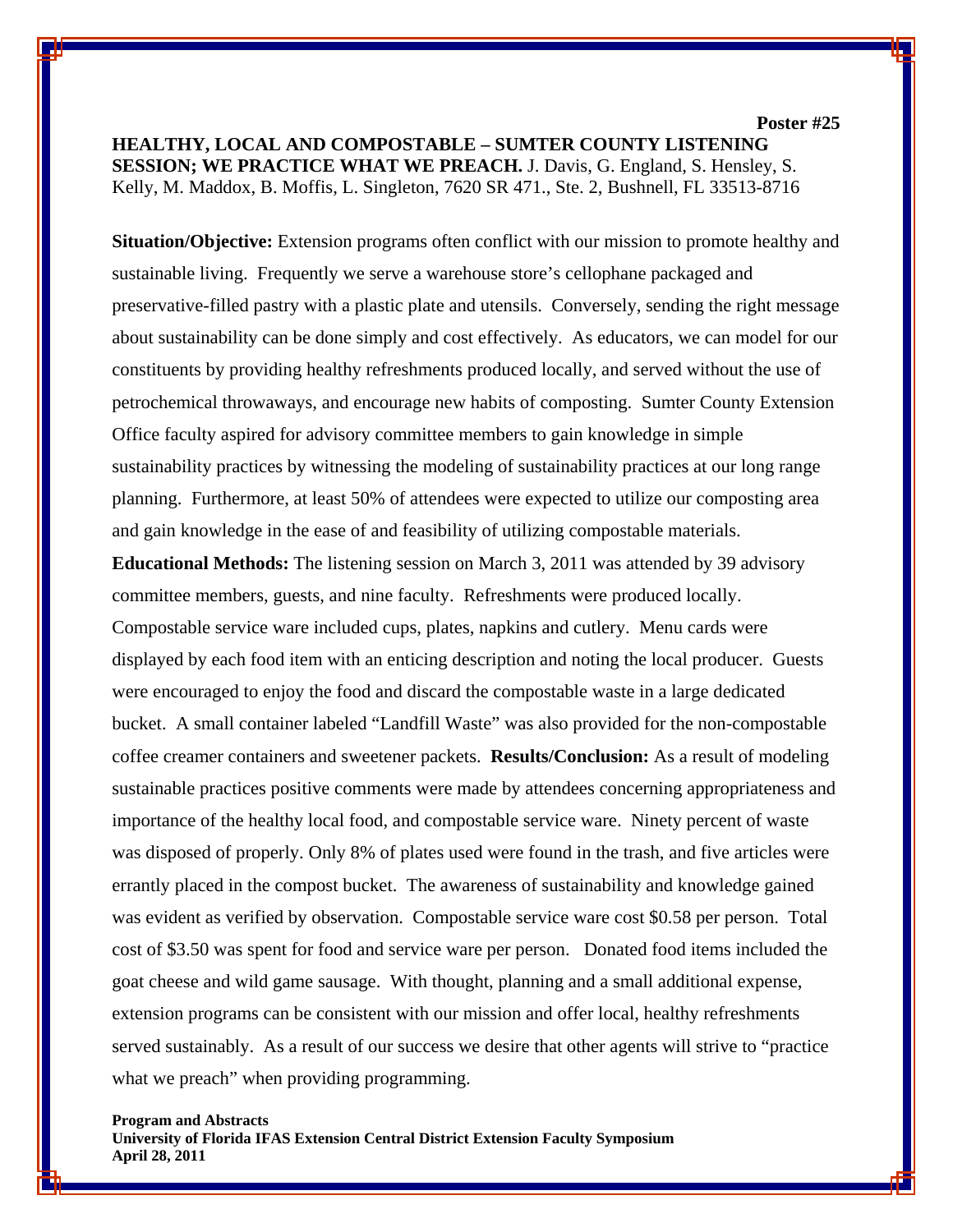**AN INTERDISCIPLINARY APPROACH TO IMPLEMENTING 'GREEN LIVING' EXTENSION PROGRAMS**. S. Taylor, M. Lenhardt, J. Bradshaw. Hernando County Extension, 1653 Blaise Dr. Brooksville, FL 34601.

**Poster #26** 

**1)Situation:** Despite the growing recognition of the importance of sustainable practices, there is a reluctance to implement change. The false perception of cost remains prevalent among builders and residents of communities. Affordability has wrongly become a limiting factor to mainstreaming many green building practices, as such, the benefits of more efficient utilization of natural resources is overlooked. The Resource Conservation = \$\$ Conservation is designed to showcase the economic value of incorporating simple, sustainable design, behaviors, and strategies inside and outside the home. The objective of this program is to incorporate the expertise from multiple Extension disciplines to: (1) increase awareness of the cost effective value of green living practices and to (2) increase the number of residents and builders implementing these practices. **2) Educational Methods**: The Resource Conservation = \$\$ Conservation educational program is being developed through the Family and Consumer Science Program of Hernando County and the Horticulture Program of Citrus County Extension Services, blending cost effective Florida-friendly maintenance design and strategies inside and outside the home. This multi-county interdisciplinary program is based on the premise that minimal increases in upfront costs of approximately 2% to support green design will, on average, result in average savings of 20% of total construction costs over the lifetime of the home. This savings is more than ten times the initial investment. **3) Results:** This interdisciplinary program will grant Extension the opportunity to influence more diverse audiences and impart a more holistic approach to cost effective green living practices. Because of the broad appeal and implication of this program, a variety of materials will be developed for a number of target audiences including local builder associations, landscape professionals, home owner associations, utility providers, financial managers and the general public. 4) **Conclusions.** With the downturn of the economy, consumers are paying more attention to how they spend their household funds. Awareness of the low initial cost of initiating green practices coupled with the long-term financial benefits (including reduced energy and water use and reduced operating costs) will ensure that green practices are implemented and natural resources are conserved.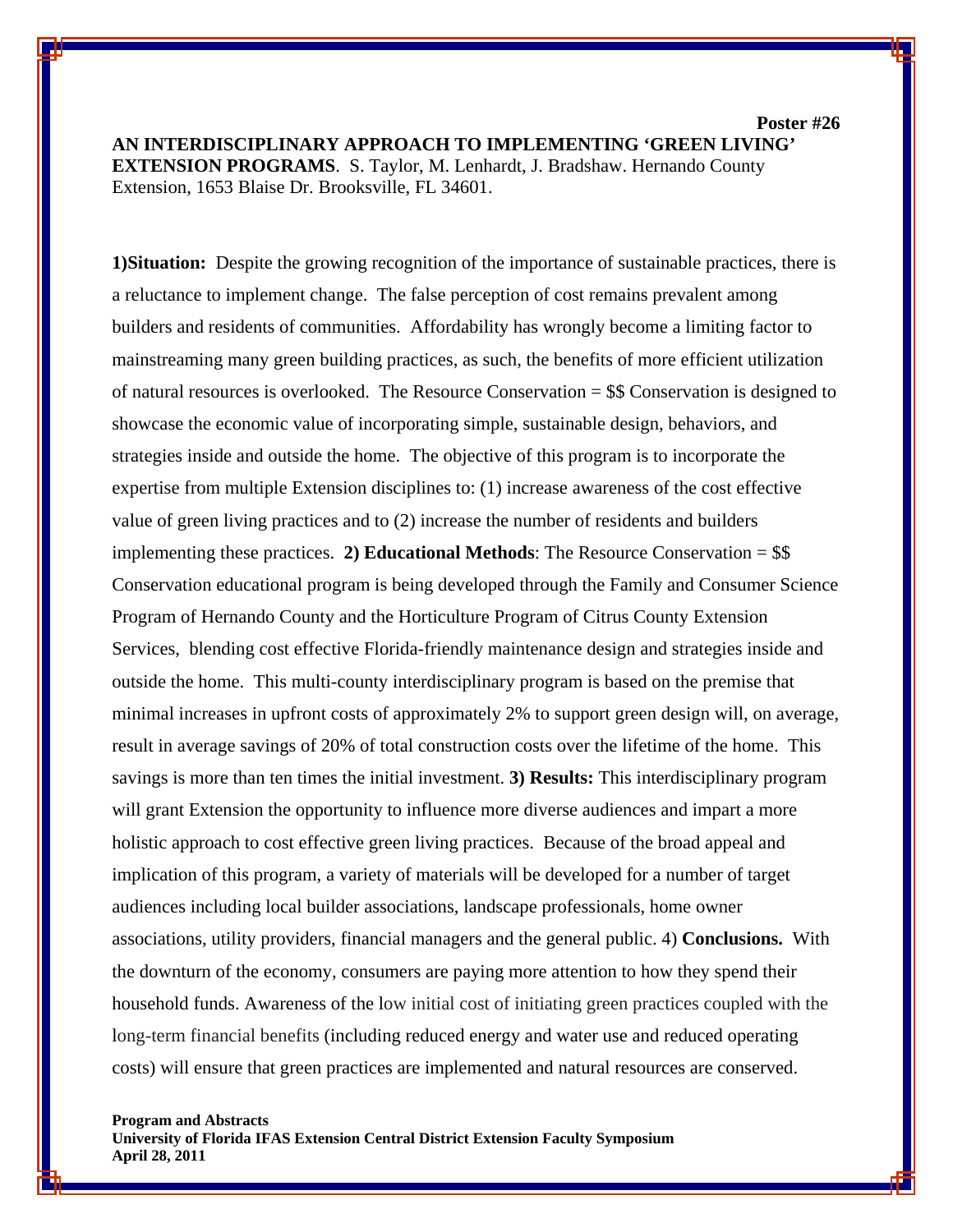**Poster #27 ESTABLISHING A NEW RELATIONSHIP TO PROVIDE EDUCATION TO LOCAL WORK SEEKERS** S. Taylor, University of Florida IFAS, Hernando County Extension, 1653 Blaise Dr, Brooksville, Fl 34601

One of the primary goals of Family and Consumer Sciences (FCS) in Hernando County is providing financial education to increase the basic money management skills of residents in Hernando County. FCS is able to achieve this through offering various money management programs at the local libraries, as on-site "lunch and learn" programs, and as Extension Office classes offered throughout the year.

However, it has been a struggle to reach many of the hardest hit residents; those who have lost their jobs and are actively seeking employment opportunities through Career Central and other job assistance organizations. To reach this audience, FCS has developed and presents a comprehensive program on goal setting, budgeting, and credit and debt management each week to the Welfare Transition Program participants. By collaborating with Career Central, FCS accesses the audience that can most benefit from the information being presented, while Career Central gets research-based educational materials presented by a knowledgeable professional educator. Career Central reproduces all of the materials needed each week, while FCS provides the educational content. Thus it is beneficial to both organizations, as both are striving to provide beneficial, possibly life-altering, materials to residents within the scope of everchallenging budgetary constraints.

This type of collaboration allows organizations like Career Central and FCS the opportunity to reach and influence a greater number of residents while working to further the professional field of Family and Consumer Sciences.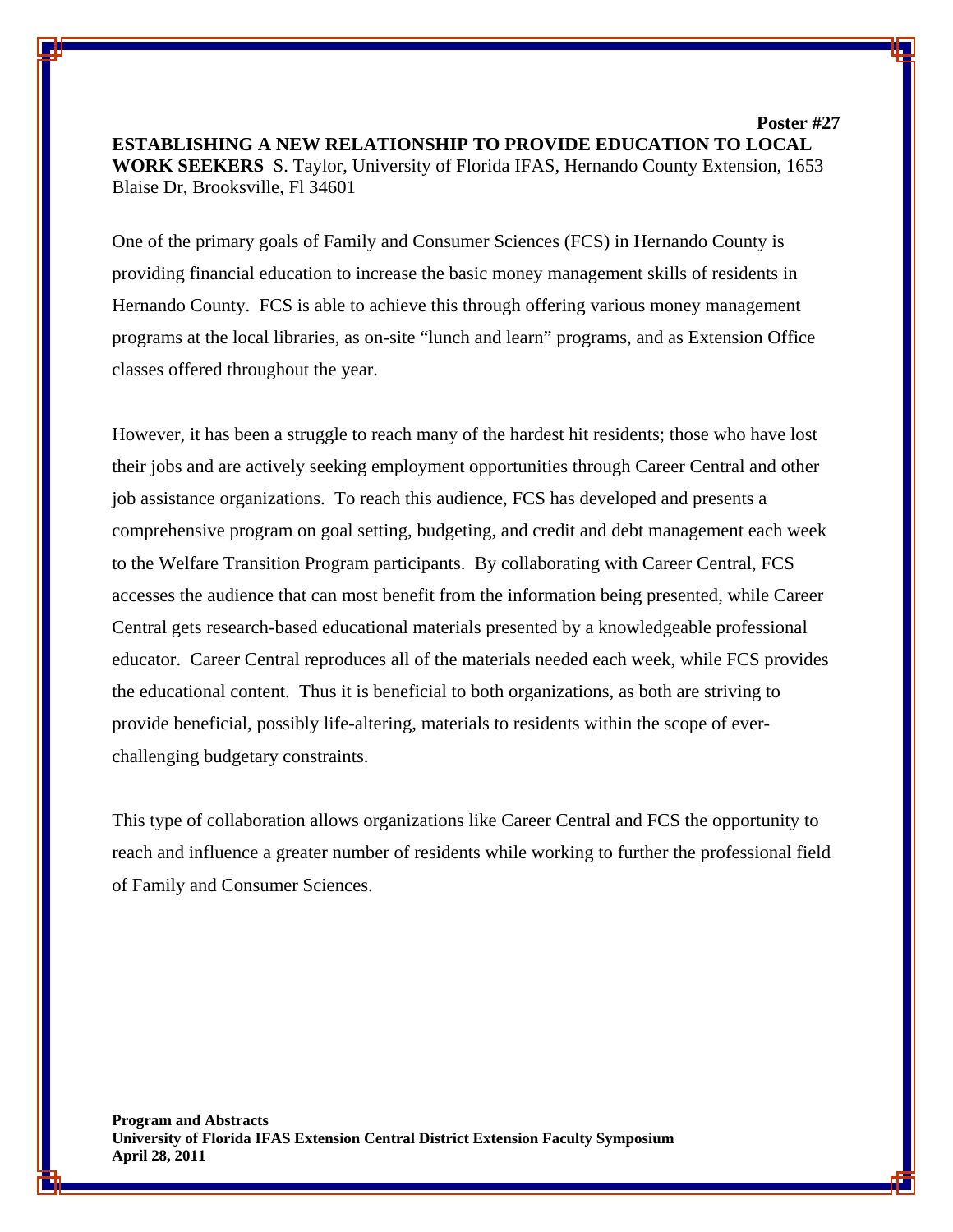## **Poster #28 EXTENSION LIFESTYLE INTERVENTION PROJECT (E-FLIP): A RESEARCH PARTNERSHIP PROVIDING WEIGHT MANAGEMENT RESOURCES FOR RURAL COMMUNITIES.** M. Bonsett. 3650 W Sovereign Path, Suite 1, Lecanto, FL 34461

**Situation:** Nationally, nearly 32% of children between 2 and 19 years old are above the 85th percentile of Body Mass Index (BMI) for their age. Almost 17% of children in this same age range are at or above the 95th percentile and considered obese. Children who are obese are at a greater risk for the following: Type 2 Diabetes, impaired glucose functioning, metabolic syndrome, high blood pressure, impaired quality of life, and lower self-esteem. Studies indicate that children from rural areas have higher rates of obesity than children from non-rural areas. This being the case, E-FLIP is designed to help children 8-12 years of age and their parents in rural communities like Citrus County, to improve their diet, physical activity, as well as promote better self-image and better weight management. **Objectives:** Families participating in the E-FLIP program will set goals to (1) increase their steps to 3,000 steps per day by the end of the program (2) decrease the number of red foods (foods high in fat or sugar) that they consume to no more than 2-3/day. **Educational Methods:** This agent served as a co-leader for the parent behavioral group, which is a joint effort between the researchers at the Health Science Center and UF/IFAS Extension. The no-cost program helps families work together to learn how to manage real-life problems and make gradual lifestyle changes. The parent behavioral group uses guided discussion to teach nutrition concepts. **Results:** Participants received a comprehensive assessment before beginning treatment and then received a post-assessment after the year-long treatment ended (21 sessions). Thirty-two of the thirty-five families who started the program completed the post-assessments. Complete evaluation of the results is expected in August 2012. Another wave of this study began in March 2011. **Conclusions:** The UF/IFAS Extension and UF Shands partnership supports research into the best treatment for childhood overweight and obesity while providing resources within Citrus County for rural families dealing with weight management issues. With the downturn in the economy and severe budget cuts in many local services, E-FLIP enhanced as well as increased public awareness of valuable programs offered by Extension.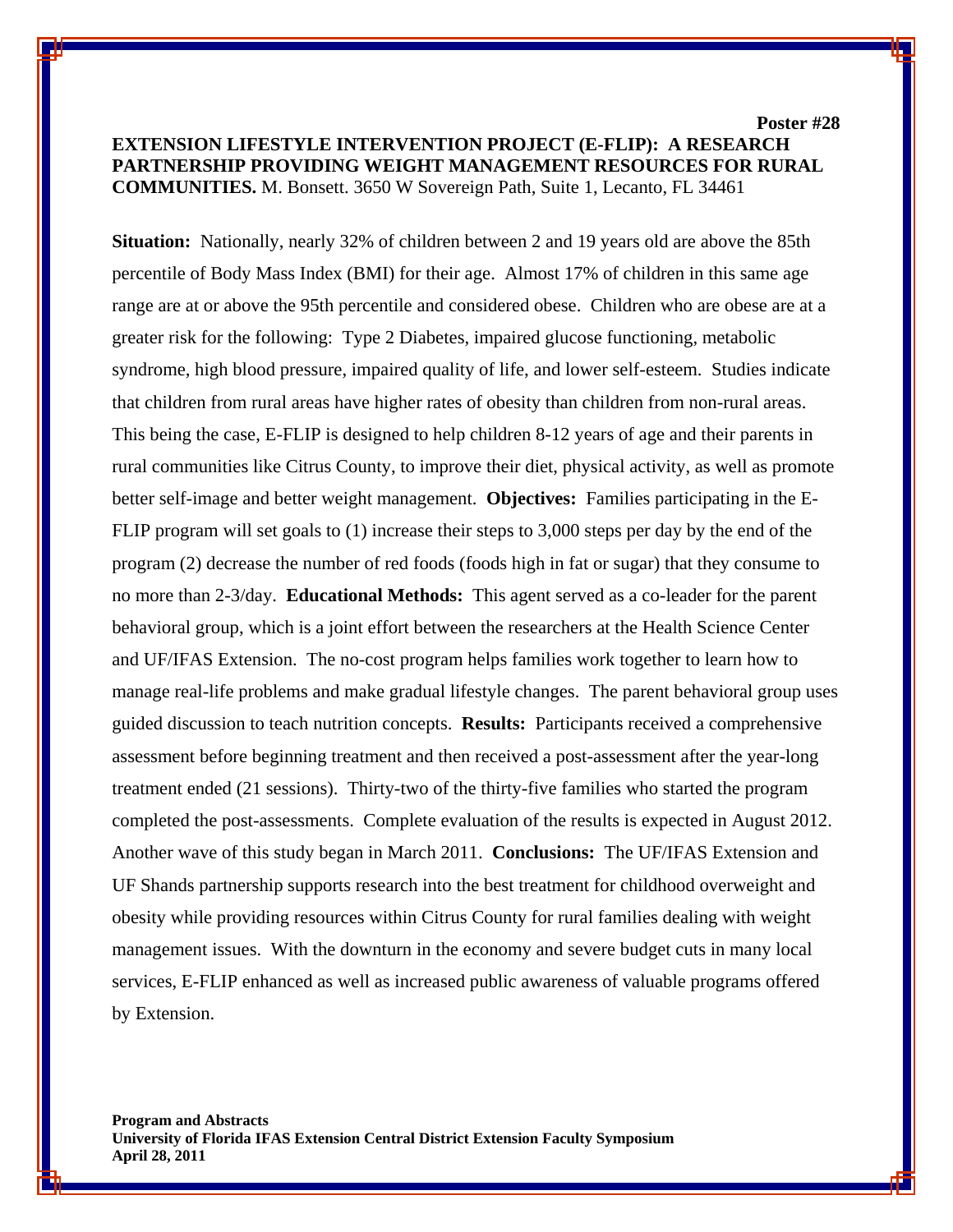#### **Poster #29**

### **CENTRAL FLORIDA FOOD PRESERVATION- A RENEWED DEMAND FOR PROGRAMMING.** L. Duncan, and R. Law. 6021 South Conway Road, Orlando, FL 32812

- **1) Situation:** Food Preservation was named the #1 Food Trend for 2011 by Food Network, and the demand for programming has increased. Many people have fears and misinformation regarding safe preservation methods. Participants say they want to preserve their own food "to save money, save food from their garden, be prepared for emergencies or control what they are eating." Economic issues, food safety issues and health concerns have all contributed to the renewed demand. **Objectives** 
	- 1. Participants will know the pros and cons of food preservation methods and use the information to make personal choices.
	- 2. Participants who preserve food at home will know and follow USDA recommended practices.
- **2) Education Methods:** Participating in "hands-on" experience helps participants gain confidence in food preservation procedures and can reduce the fear of the pressure canner and food borne illnesses. Methods include "hands-on" experiences, demonstrations, tv, newsletters and Facebook. Classes have been taught on Pressure Canning, Water Bath Canning, Freezing, and Drying. Classes promoting consumer choices have addressed canning and the use of dehydrated foods. TV segments have included making homemade strawberry freezer jam and one on overall food preservation methods. Updates and answers to consumer questions were posted to Facebook.
- **3) Results:** Over 400 participants in Seminole, Orange and Osceola Counties have increased knowledge and aspire to use the information at home. Agents observe hands-on methods during class and take corrective action as needed..
- **4) Conclusion:** By preserving local produce, participants may eat healthier foods by increasing the consumption of fruits and vegetables. With continued use, the cost of the equipment will cause the overall average cost of quality food to decrease. Having food available for emergencies provides food security during power outages.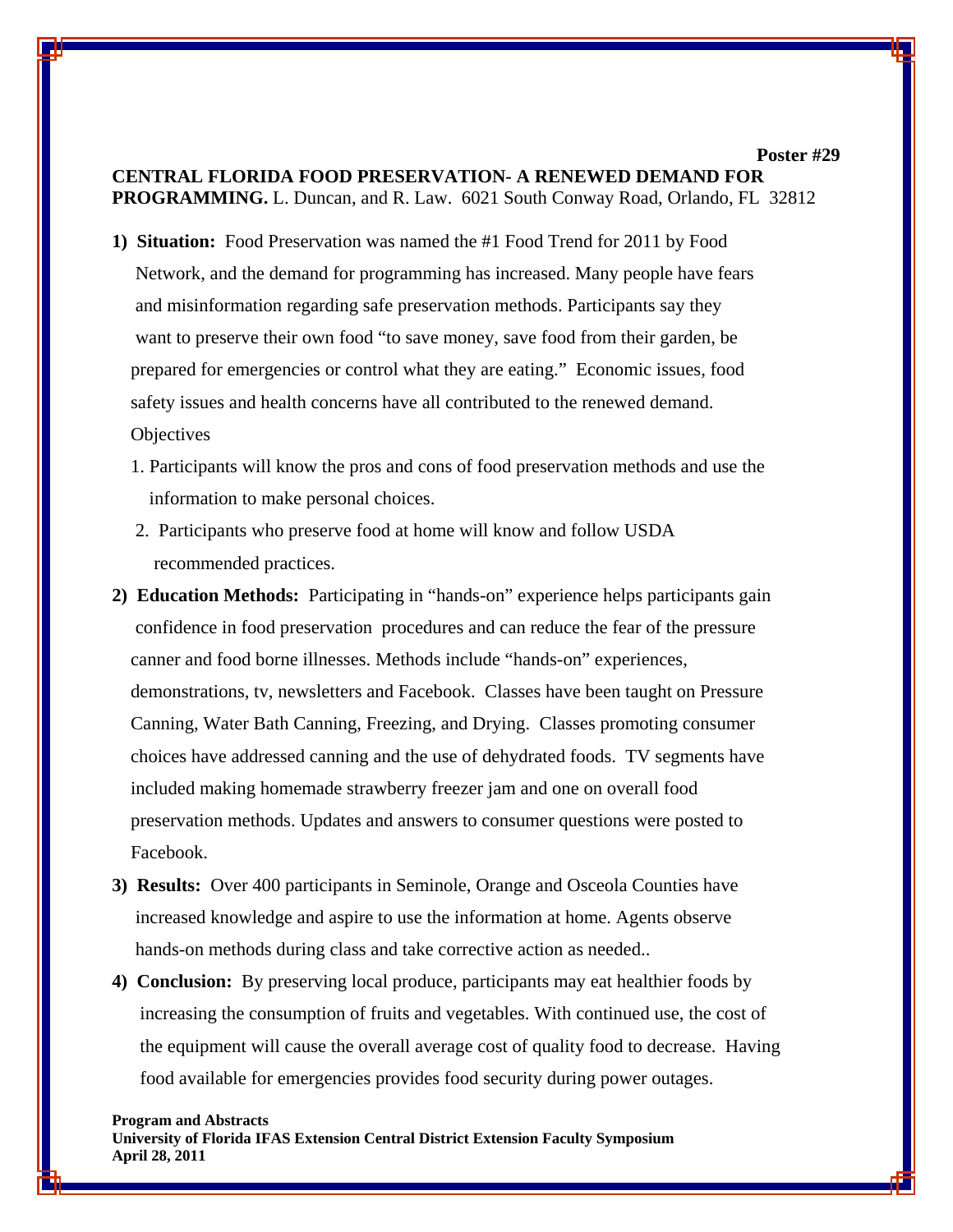#### **Poster #30**

**SCHOOL GARDEN-BASED YOUTH NUTRITION EDUCATION**. A. Petersen. University of Florida IFAS Orange County Extension, 6021 South Conway Road, Orlando, Florida 32812.

**Situation:** With nearly 40 percent of youth in the United States being overweight or obese their health and nutritional intake continues to be a national priority. Given the current situation nutrition professionals continue to seek innovative and effective approaches that make a direct positive impact on the health and dietary intake of children.

**Objective:** Coupling gardening and nutrition in a "garden-based nutrition education" approach students are given an ideal experiential learning environment to encourage positive change in dietary and physical activity behaviors.

**Target Audience:** 3<sup>rd</sup>, 4<sup>th</sup>, and 5<sup>th</sup> grade students participating in the Family Nutrition Program (SNAP-Ed).

**Methods:** As part of a 12 lesson series, school gardening and nutrition education lessons are integrated to provide students with increased knowledge of growing vegetables in Florida, harvesting produce, the nutritional value of fresh vegetables and fruits, preparing healthy meals and snacks, food safety and hand washing, and MyPyramid food groups and physical activity guidelines.

**Evaluation:** Evaluation of knowledge and behavior change will be conducted by administering a retrospective (post-then-pre) evaluation at the end of the 12 lesson garden-based nutrition education series (May 2011).

**Conclusion:** Garden-based nutrition education gives youth the opportunity to experience growing and learning about healthy foods and to transfer that knowledge into changes in behavior that positively affect their overall health. In addition research suggests that gardenbased nutrition education improves overall academic achievement and improves social skills, self confidence, and leadership of participating youth.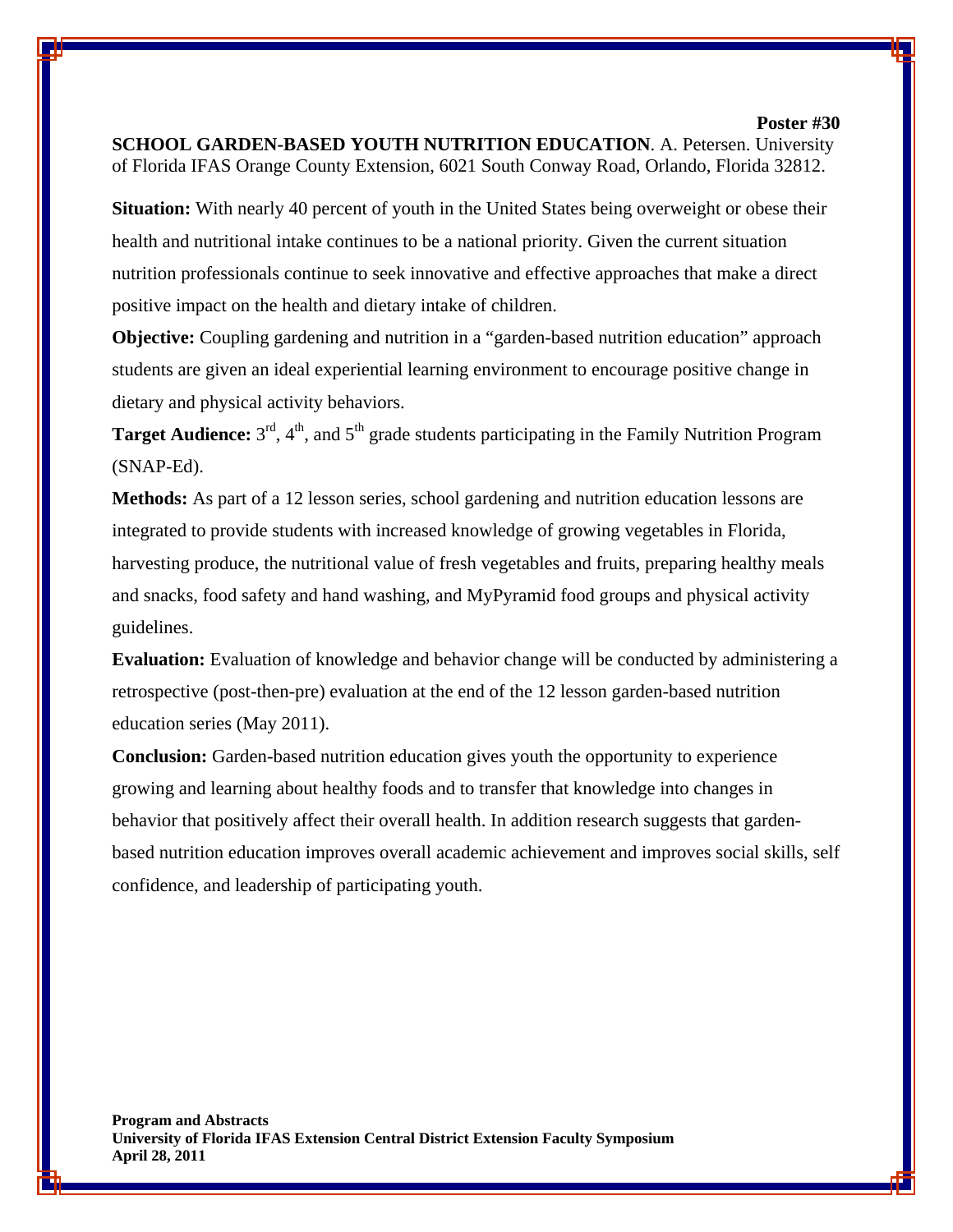**NUTRITION AND COOKING SUMMER DAY CAMPS FOR ORANGE COUNTY YOUTH.** L. Duncan, M. Kennington, and A. Petersen. University of Florida IFAS Orange County Extension, 6021 South Conway Road, Orlando, Florida 32812.

**Poster #31** 

**Situation:** Youth need a safe and productive environment to help them develop practical life skills. Family stress, varied schedules, and mass use of technology have all reduced youth exposure to practical skills in communication, nutrition, and daily living.

**Objective:** Youth will develop and practice basic life skills from all disciplines of Family and Consumer Sciences, including food and nutrition, human development, and resource management.

**Educational Method:** Summer day camps utilized team teaching and the expertise of all 3 Orange County Family and Consumer Sciences Agents. Five summer camps were conducted at the Orange County Extension Education Center and the Union Park Neighborhood Center for Families. FCS Agents taught a total of 30 nutrition and cooking lessons to 86 youth. Lessons integrated food safety, food preparation, healthy recipes, and etiquette.

**Results:** 20 youth tried new foods and scored them according to like or dislike. Of those, 100% reported trying a new food. Three parents reported that after attending the camp their child made at least one of the snacks at home within the first week. Two youth participants volunteered to teach information from the lessons to a group of their peers. They planned a menu, lead an instructional activity using place setting posters, conducted a role play on "what not to do at the table" and explained proper etiquette. Two participants accepted positions on the FCS Advisory Committee as youth representatives.

**Conclusion:** Youth can use practical communication skills and etiquette to increase their leadership abilities. Peer to peer education among youth can build confidence in communication and educational impact. Food preparation and nutrition knowledge can be used to benefit the health and well being of youth and their families.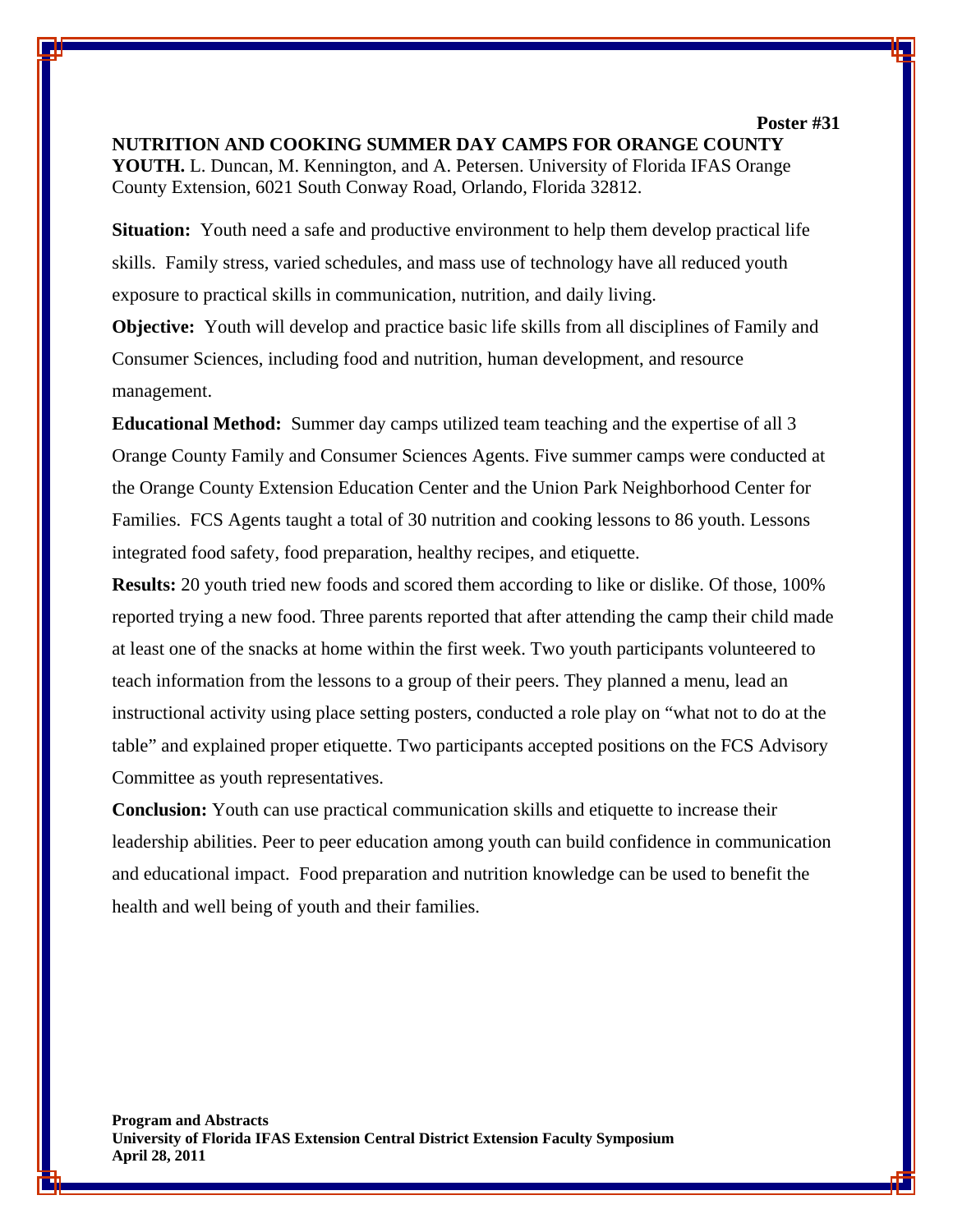**WATER AND AIR SAFETY IN YOUR HOME,** Kennington, M.S., Mudge, D.M. Orange County/University of Florida Extension, 6021 South Conway Road, Orlando, FL 32812

**Poster #32** 

**Situation:** Indoor air quality and drinking water safety are of huge importance to families. What a person does in and around the home can affect drinking water and the quality of indoor air. Every home has potential sources of toxins that can have a negative impact on health and the environment. Yet the average person does not know basic health precautions related to water pollution and airborne illness. To address this situation, Orange County Extension Agents Dennis Mudge and Mary Sue Kennington teamed together to teach a 2-hour workshop, *Water and Air Safety In Your Home*, utilizing research materials from Florida Home-A-Syst and National Healthy Homes Partnership. The goal was to help individuals identify environmental or behavioral risks that could contaminate drinking well or surface waters and indoor air. **Objectives:** Increase participants' knowledge, participants' confidence in taking preventive health actions, and participants' awareness of specific contaminants in or around the home. **Educational Method:** Taught five classes at several geographic locations. This included a partnership with the Orange County Public Library, who helped market the program and provided community based facilities. Instruction was team teaching with one home economist teaching indoor air quality and a natural resources agent teaching water quality. Participants took pre and post exams and participated in a drinking water experiential learning activity. **Results:** Participants exhibited a 15% increase in knowledge concerning water contaminants, a 90% knowledge increase about indoor air contaminants, and an 85% increase in confidence for handling their own water/air issues. Participants showed a 20% increase in knowledge of specific water contaminants. All participants indicated they regularly purchased bottled waters or water purifiers. 90% of these people learned they had made these purchases needlessly. **Conclusion:** By increasing their knowledge of indoor air quality and safe drinking water, participants received tremendous peace of mind knowing their family members are more safe.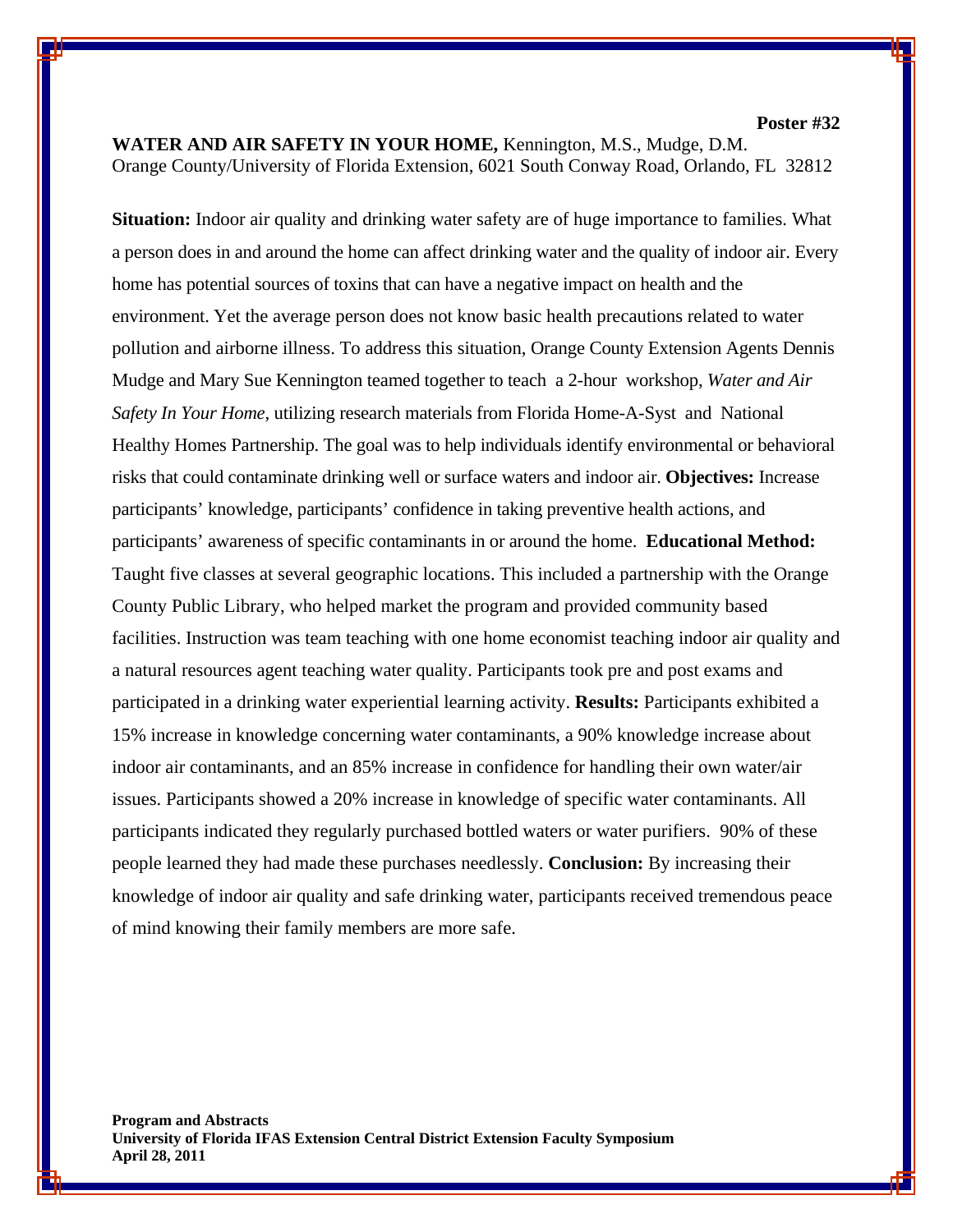**MY PIZZA COSTS WHAT?** J. England, UF/IFAS Lake County Extension, 1951 Woodlea Road, Tavares, Florida, 32778.

**Poster #33** 

 According to Capital One's 2009 survey of high school seniors, over one-third of the students (33.8%) said that they were either unsure or unprepared to manage their own banking and personal finances. This lack of competence and/or confidence can lead to financial difficulties in college and adulthood. The "My Pizza Cost What?" financial education program was developed for high school mathematics classes in Lake County at the request of the high school mathematics curriculum specialist. The specialist sought additional content and outside speakers for a newly created financial mathematics curriculum. The "My Pizza Cost What?" program is highly interactive and requires students to calculate the cost of a pizza using four methods (cash, credit, ATM withdrawal, payday loan). Scenarios were presented that required additional charges and fees for their purchase. Five "My Pizza Cost What?" programs were conducted in 2010 for 101students in five Lake County financial mathematic classes at two high schools. End of program results ( $n = 59$ ) showed 73% of students were surprised by how much a pizza would cost if they didn't have the cash on hand to pay for it. Pre/post test evaluation demonstrated that 73% of participants learned how much it costs to get money through a payday loan; 53% learned how to read a bank fee disclosure sheet; 69% learned what a default rate is on a credit card and 20% learned how to determine fees charged on a credit card statement. The presentation provided a real world example using a common purchase. This important concept reinforced information learned in the classroom on spending decisions made daily.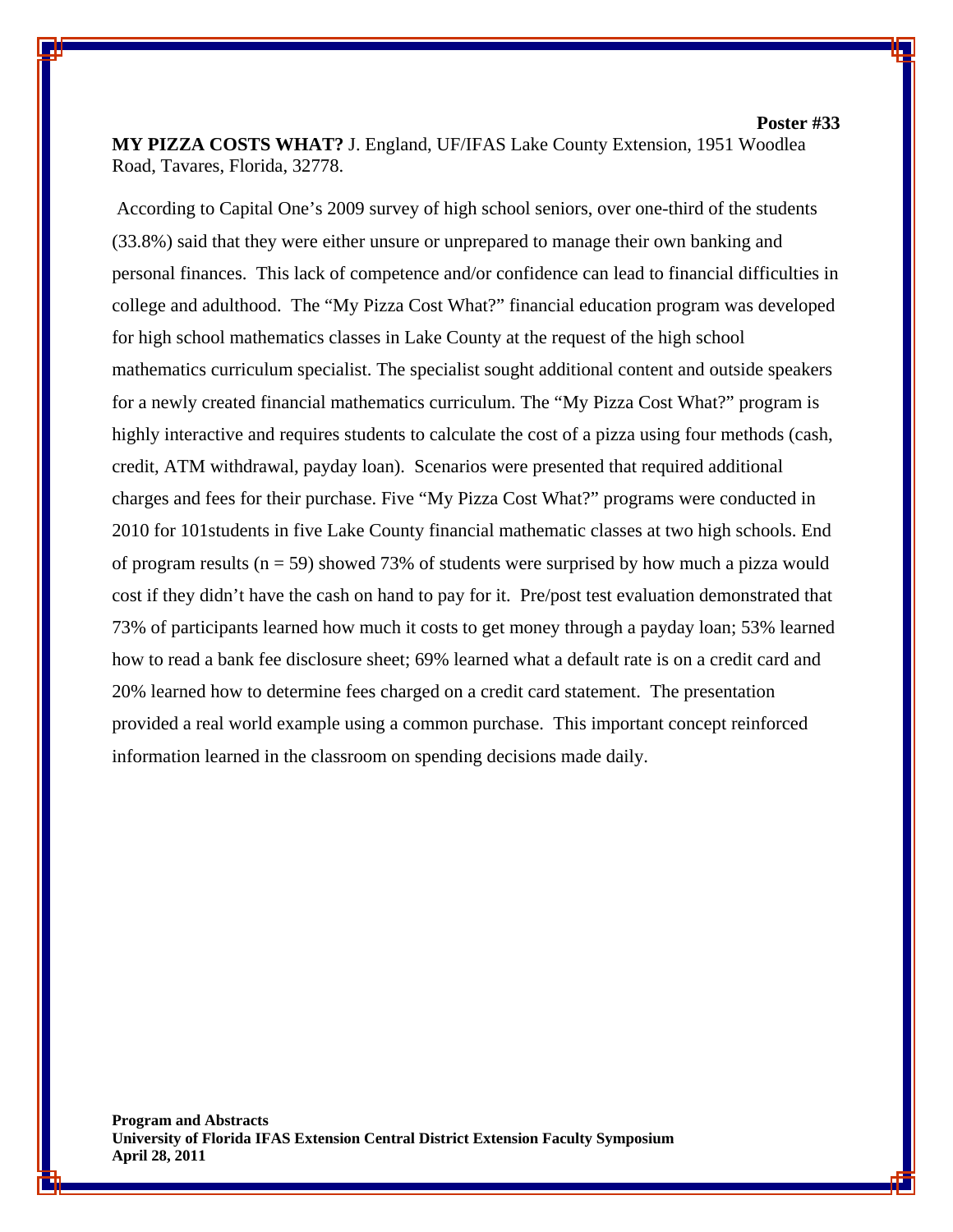**KEEPING THE PRESSURE DOWN – PUTNAM COUNTY.** W. Lynch. 111 Yelvington Road, East Palatka, FL 32131.

**Poster #34** 

 Putnam County has the second highest percentage (15%) of adults in Florida having had a heart attack, angina, or coronary heart disease (FloridaCHARTS, 2007). Additionally, 30.2% of Putnam adults are current smokers, 33.3% are overweight, 31.5% are obese and almost 80% of adults do not meet vigorous physical activity recommendations. Over one third of adults have been diagnosed with hypertension (FloridaCHARTS, 2009). The Keeping the Pressure Down program targets individuals with hypertension or those considered high risk for hypertension.

 Results were measured using a post program evaluation designed to measure perceived knowledge gained and self-reported behavior changes. Program objectives include increased knowledge of heart healthy behaviors, intention to implement heart healthy behavior changes and those indicating hypertension pre-program will report a decrease in blood pressure at the end of the eight lesson program.

 Each lesson was presented to St. Johns River Water Management District (SJRWMD) employees through direct education: lecture with visuals, multi-media presentation, and hands-on activities. Each class was presented "live" in Putnam County and streamed online to five cities in Florida including Altamonte Springs, Apopka, Jacksonville, Palm Bay, and Sunnyhill. Lessons were also recorded and made available on the SJRWMD human resources website.

 Post program evaluations returned (30), 90% of participants increased their knowledge of risk factors for high blood pressure, choosing healthful menu items when eating out, using food labels to make healthful choices, and heart healthy recipe**s.** 93% reported making behavior changes including decreased fat and sodium intake, increasing fruit and vegetable consumption, as well as, physical activity, and implementing heart healthy recipe modifications. Seven of the nine participants (78%) with pre-program high blood pressure reported a decrease in their blood pressure.

 Based on the post-program evaluation, Keeping the Pressure Down is an effective program that leads to positive lifestyle behavior changes related to hypertension. Cardiovascular health Education needs to be a consistent focus for future programs in Putnam County to help reduce the number of individuals experiencing cardiovascular related health concerns.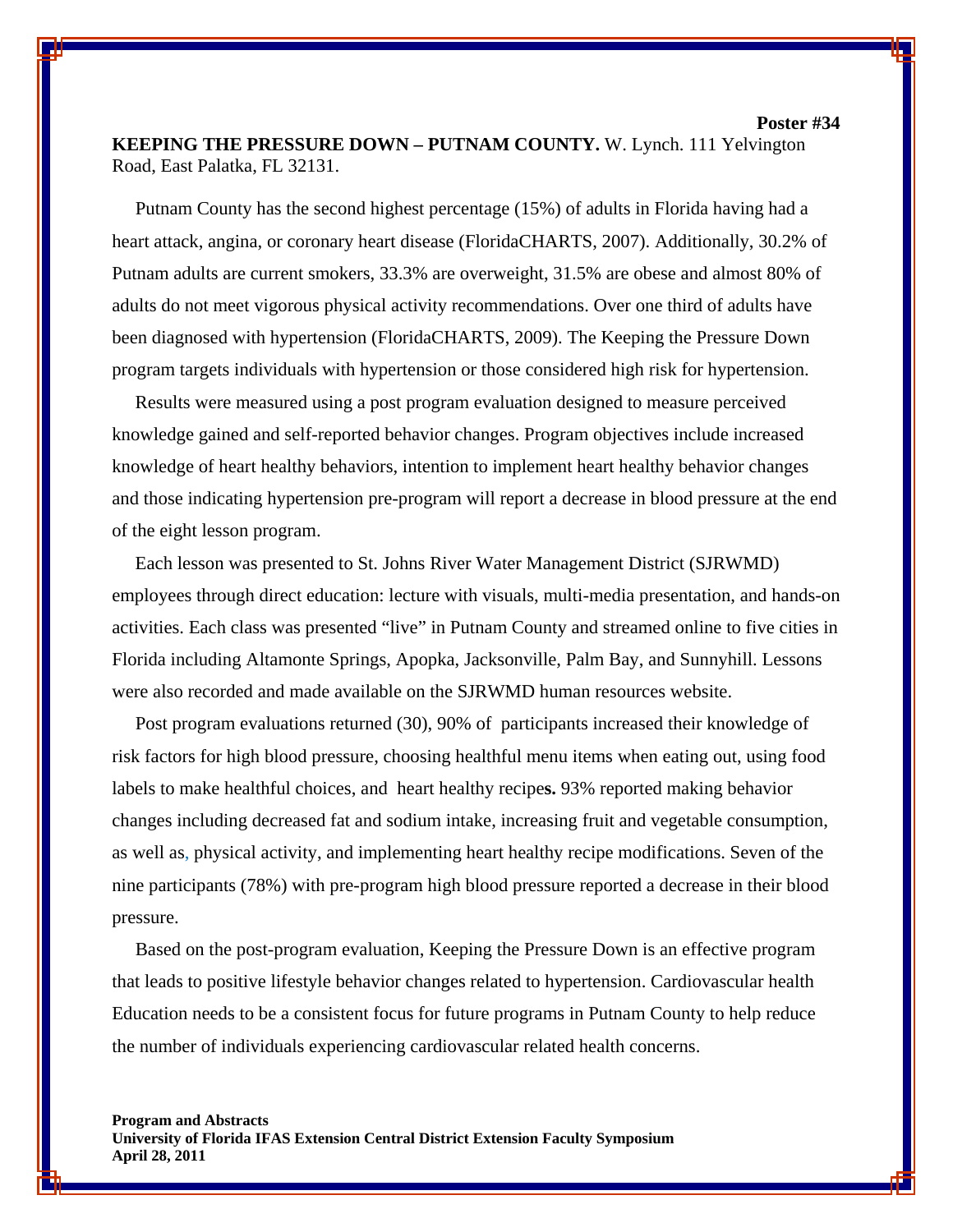**Poster #35** 

**REINFORCING ENGLISH LANGUAGE SKILLS THROUGH NUTRITION EDUCATION AMONG ESOL (English Speakers of Other languages) ADULTS**. N. Grisel Negron 1921 Kissimmee Valley Lane, Kissimmee, FL 34744.

Osceola County has become very diverse in terms of language and cultures. There were 16.7% foreign born adults in 2000 in Florida, in Osceola the percentage of Foreign born is 19.5%. In 2000 in Florida 23.1% spoke a language other than English at home and in Osceola, 45.4% speak a language other than English. At the Adult Learning Center of Osceola (ALCO) where the educational program has been taking place, the student population is 73% Spanish speakers, 14% Haitian Creole speakers and 13% speak other languages from Middle eastern countries, Europe and Asia. Students attending ALCO are there to learn English and to get their GED in order to have the skills to be more competitive in the job market. **Objectives**: (1) To educate adults on basic food and nutrition concepts and skills and (2) To increase health literacy and basic listening, reading, writing, and speaking skills. **Methods**: Five- one hour classes were conducted about basic nutrition concepts (food groups, nutrients in food, reading labels, food safety practices and making healthy choices). Classes were conducted via experiential learning and hand on activities. **Results**: In total 90 adults participated. 50% of participants increased their knowledge by 80%. 67% of participants indicated that they will adopt five to eight of the recommended behavior changes (i.e. eating breakfast, vegetables, fruits and dairies, engaging in physical activity, planning meals, reading food labels and following food safety practices) while 33% indicated that they will adopt one to four of the recommended behavior changes. **Conclusion**: Nutrition education with ESOL students has a dual benefit. In addition to learning skills and concepts for better health for themselves and their families, they are also learning functional skills in English that could make them even more marketable in the food industry for

example.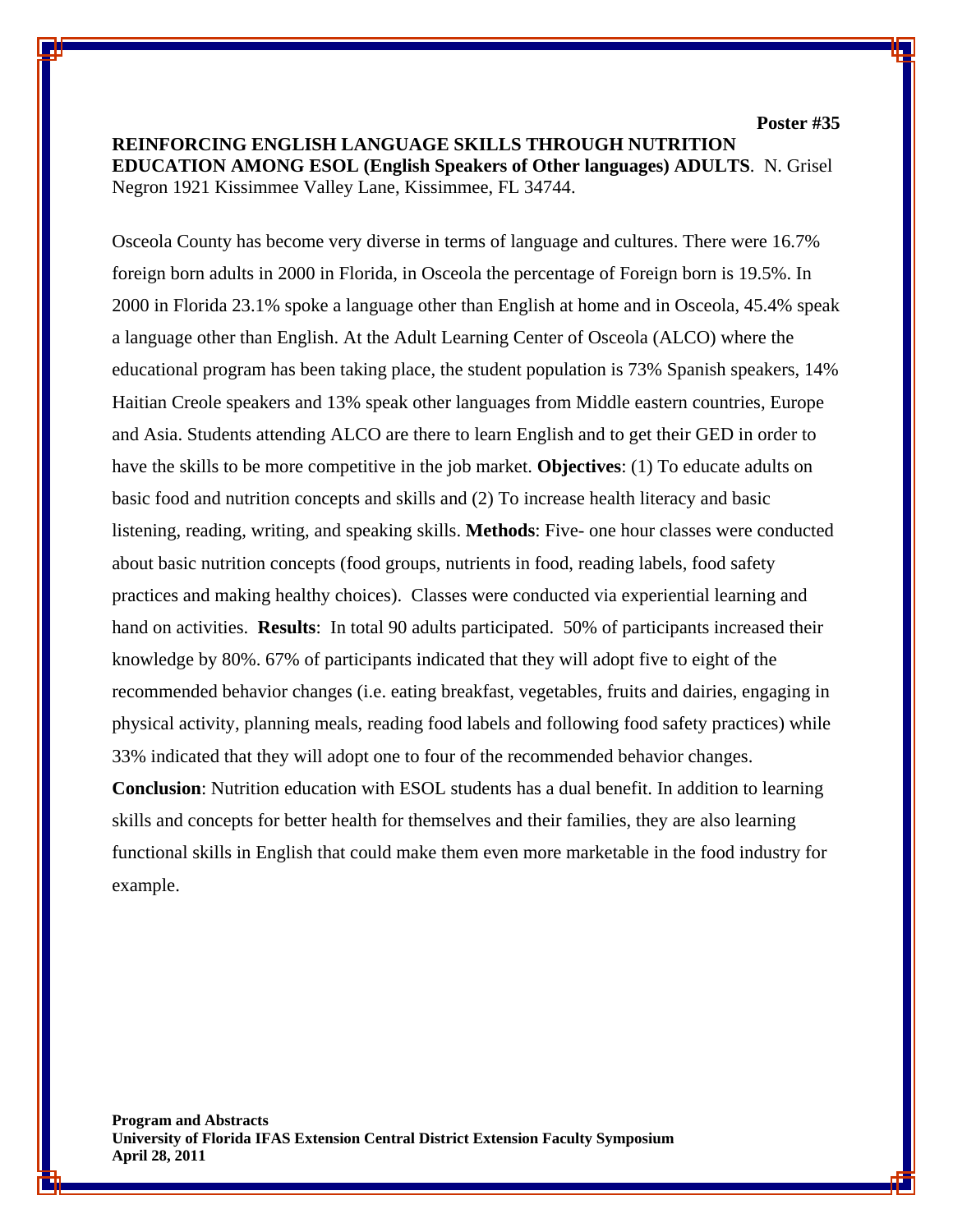**TEAM BUILDING AND DIVERSITY AWARENESS THROUGH FOOD AWARENESS.**  N. G. Negron, E. Foerste, S. Hetrick, J. Sullivan, K. Miliffe, J. Borgman, M. B. Salisbury, L. Royer, R. Bateman and J. Pelham. 1921 Kissimmee Valley Lane, Kissimmee, FL 34744.

**Poster #36** 

Behind every successful organization, you will find good, hardworking and dedicated team members. Conducting educational programs within a team approach helps develop communication, individual and leadership skills. Working in teams improves the understanding of others work, ensures increased productivity, efficiency and competence. In addition, when an organization value cultural and social differences it promotes the ability to tackle barriers, clearly defined goals and objectives, and better understanding of processes and procedures for the "team culture" and clientele. **Objectives**: (1) To provide opportunities for diverse educational programs where a number of Extension staff work as a team. (2) To increase the awareness of cultural and social differences among staff and Extension clientele through food awareness educational programs. **Methods**: Four educational program series were conducted by Extension staff working as a team; 1) Hispanic/Caribbean food awareness 2) Breakfast around the World 3) Summer Sizzling Program and 4) Nutrition and Gardening. Educational programs were conducted in a series format through experiential learning, food handling and food sampling. Two educational programs included outdoor activities. **Results**: All Extension staff, paraprofessional, Master Gardener volunteers and other volunteers participated in one or more programs. A total of 868 youth participated. Staff learned about food differences among one of the growing minorities in the County, Hispanics/Caribbean. Youth learned about different kind of breakfast foods in different countries, spending money wisely on food, portion control and the impact of fat in the body, kitchen basics, preparing healthy snacks, farming and processing food and growing vegetables among other topics. **Conclusion**: Educational programs that have staff working as a team is a win-win situation for everyone; staff and participants. As a result of the program, staff has better understanding of each other's work style and expertise, and participants have a more inclusive understanding of Extension capacity of services.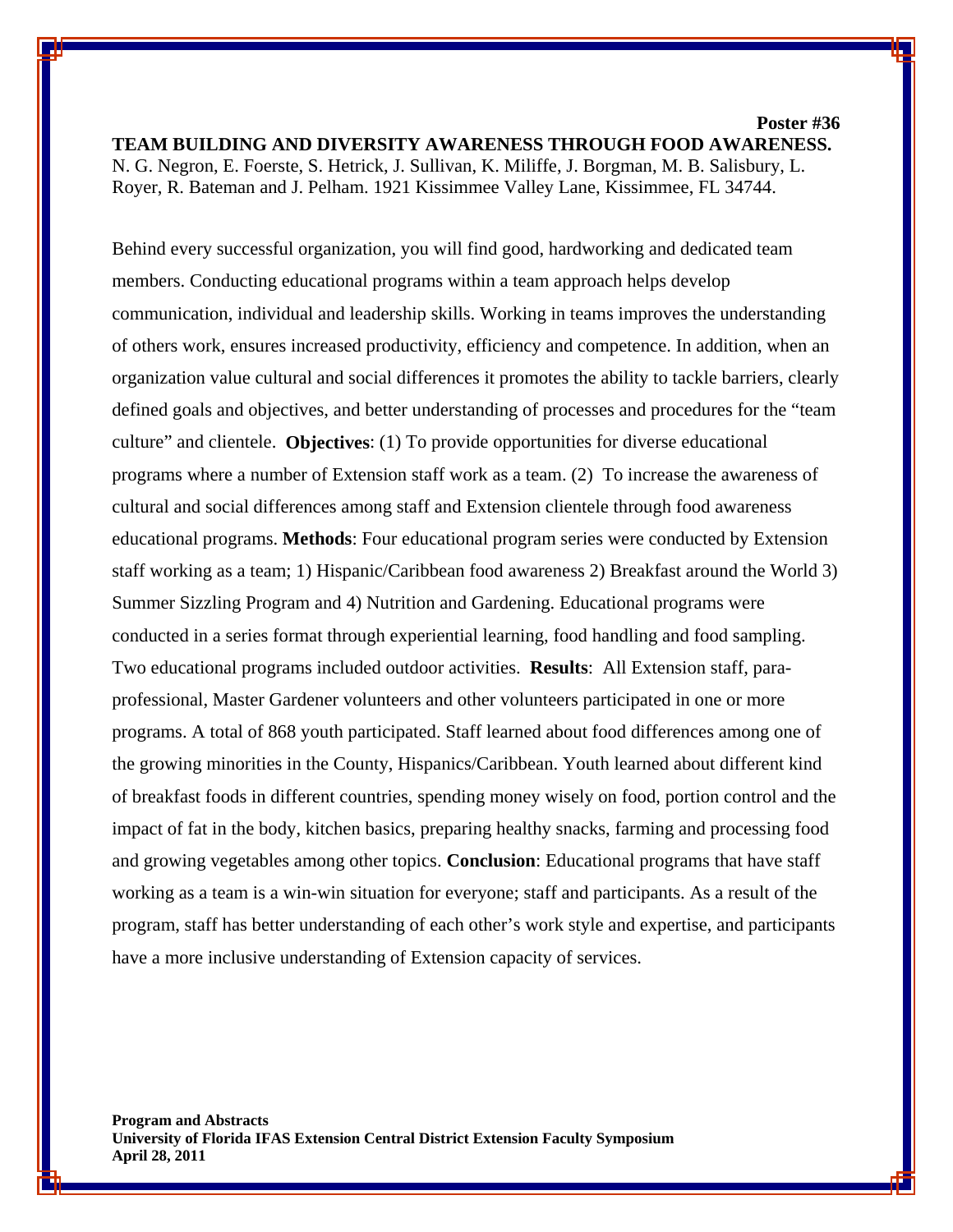### **Poster #37 UF's PHARM D CANDIDATES SPREAD THE EXTENSION MESSAGE IN OSCEOLA COUNTY.** M. B. Salisbury 1921 Kissimmee Valley Lane, Kissimmee, FL 34744

**1) Situation/problem and Objectives:** There are not enough preceptors in the area of community health to meet the demands of the College of Pharmacy at UF. Cooperative Extension Service offices are in need of additional faculty. Teaming the two needs together has identified the following objectives. College of Pharmacy Pharm D Candidates: 1. will assist in marketing local Extension Service offices. 2) will learn to communicate with clients. 3) will experience community health education through the assistance of Extension Services faculty, thus enriching the rotational experience.

**2) Education Methods/procedure/approach**: Pharm D. Candidates are provided an orientation regarding Extension and its mission, and the Osceola County experience is discussed. Interns must select three topics that will be developed into one hour presentations including handouts, and evaluations. Options are provided to educate interns regarding health care and medical issues in Osceola County. These include working for one day at the Health Department (to learn about indigent care), Council on Aging (to learn about those without health care coverage suffering from chronic diseases), a formulary drug store (to make compound medications), the jail (to learn how health care is managed for inmates), to a mental health facility (to experience the effects of costs and the economy on mental health), television segment, Celebration Health pharmacy experience (fully automated pharmacy), Cardiac Care Unit (the newest research in cardiac care) and to experience county government first hand.

**3) Results/findings/product**: Since 2004 this faculty has served as a preceptor for twenty-two Pharm D Candidates and has had 66 presentations created or revised. 100% indicated they had learned about the Extension Service and would refer future clients. 100% produced one hour presentations that were rated as Excellent or Very Good by all attendees. 94% learned about dealing with clients that had limited or no health care. 98% indicated they had a higher regard for county government and its employees. 94% indicated it was the best rotation they experienced and that it taught skills that you do not learn in a classroom.

**4) Conclusion**: Taking the time to supervise can be rewarding for both the preceptor and the Pharm D Candidates. Interns will assist us in getting the message out regarding the mission of Extension. It is an experience that should be offered at more Extension offices.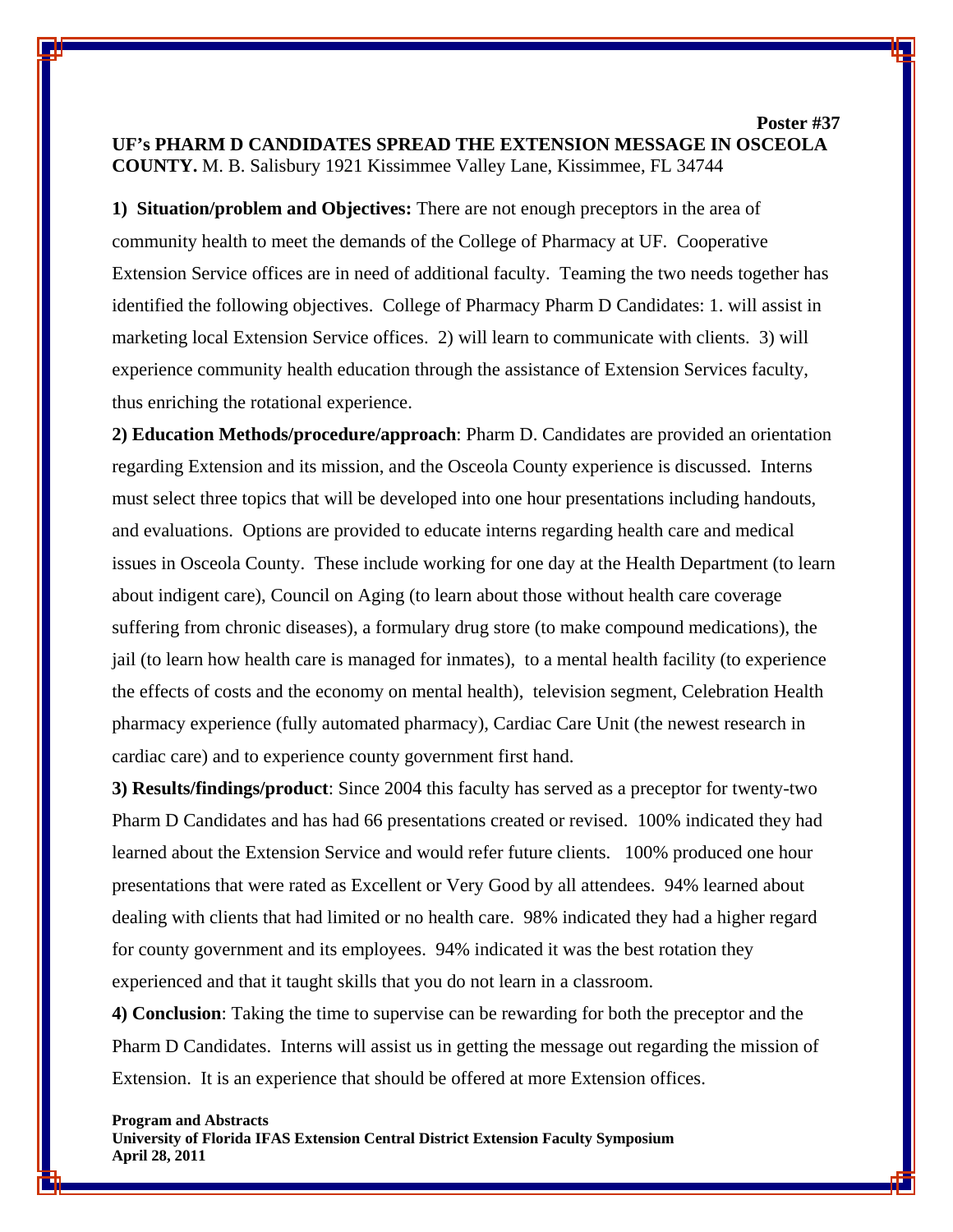**EXPANDING EXTENSION'S OUTREACH: MONEY MANAGEMENT TRAINING FOR REENTRY AND TRANSITION PROGRAMS IN CORRECTIONAL INSTITUTIONS**. L. Spence. Marion County Extension Service. 2232 Jacksonville Road, Ocala, FL 34470

**Poster #38** 

**1) Situation:** Decision making is a skill we develop and fine tune over a period of time. We make numerous financial decisions on a daily, weekly, monthly, and yearly basis. As earners, we decide what, when, and how bills get paid. As consumers, we use our resources to purchase the goods and services we select. As donors, we choose which organizations we wish to contribute to. In essence, we have the freedom to use our money how we choose. While incarcerated, offenders rarely make decisions. As their date for release approaches, they are eager to make their own decisions. With few skills and little support on the outside, apprehension mounts. Through education, reintegrating offenders learn the value of planning and financial decision making. Money management knowledge informs and potentially instills positive financial behaviors and contributes to the success of the transitioning offender. **2) Educational methods/Approach:** Offenders participate in a four week Financial Management Short Course. Topics include financial decision making, developing a budget, understanding credit reports and credit scores, and saving strategies. A pre test and post test measure knowledge gain and intent to carry out positive financial practices. A follow up evaluation indicates the degree to which the program content is adopted. **3) Findings:** Findings indicate participation in the four week financial management short course increases financial confidence and contributes to a successful reintegration into society. **4) Implications:** Financial management education was well received by the target and the administrators. This partnership presents an optimal opportunity to offer multiple disciplinary Extension programming to this target audience with unique needs. A community partnership between Extension and Transition and Reentry programs strengthens communities and expands the outreach of the Extension Services.